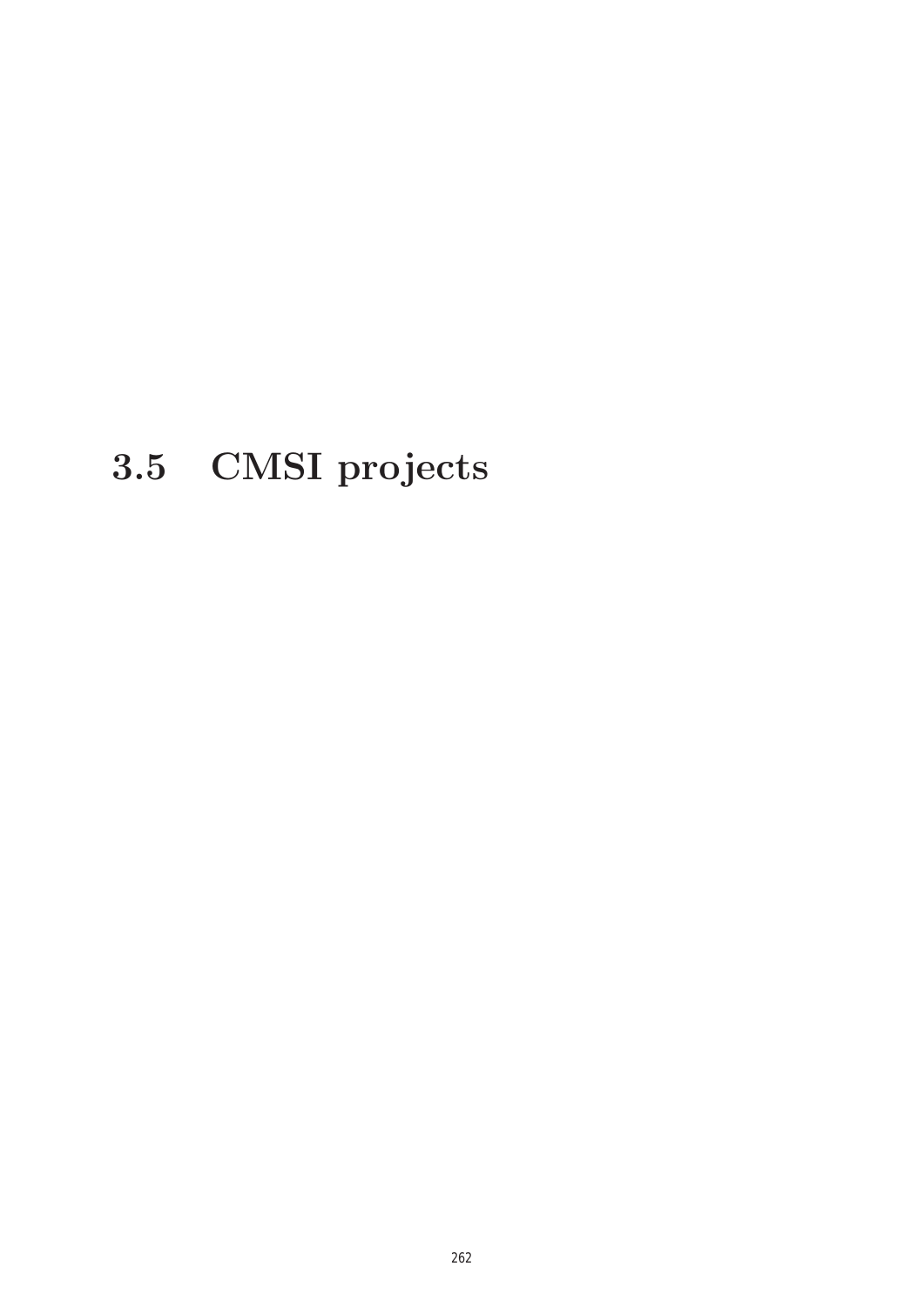# **Nonadiabatic electron dynamics and many-body nuclear dynamics in molecules**

Satoshi TAKAHASHI and Kazuo TAKATSUKA

Department of Basic Science, Graduate School of Arts and Sciences, University of Tokyo Komaba, Meguro, Tokyo 153-8902

To understand the quantum effects of nuclei in chemical reactions, it is necessary to track the wavepacket dynamics during the reactions. However, even with the modern massive parallel computers, it is still prohibitive to perform a primitive fully-quantum wavepacket dynamics simulations, because the required amount of calculation grows exponentially with the number of degrees of freedom. To overcome such a situation, we have been continuing researches based on the action decomposed function (ADF) [1, 2].

In the theoretical framework of ADF, wavepacket dynamics is described in terms of an ensemble of classical trajectories. Starting from the fundamental equation of ADF, it is found that dynamics is decomposed into two terms. One is proved to represent geometry of small spatial region around the reference trajectory, and the other is the "diffusion operator" with a pure imaginary diffusion constant.

Our preliminary numerical studies have already shown that the geometrical change around the reference path is described well with the nearby running ones, and also that quantum effects are able to be well incorporated thereby. These facts provide a significant advantage for the calculations of real systems with many degrees of freedom, because a reference trajectory, on which a volume element propagation is monitored, is reused as a nearby trajectory for some other nearby ones. Although we have not embarked on practical massive parallel computations based on this theoretical formalism, we are going to make a start of many-body nuclear dynamics simulation, further proceeding to the connection to nonadiabatic electron dynamics.

Besides the advantage of describing multidimensional wavepacket dynamics, because of its structure, ADF theory also possesses an ability to reveal the quantum-classical correspondence in detail. Our previous study has made it clear that energy quantization is performed with action integrals and the so-called Maslov phases in the semiclassical regime [3]. However, such semiclassical phase quantization can yield a small deviation in the energy values, which becomes non-negligible when the Planck constant is large. Numerical tests based on the ADF has so far revealed the following facts: (i) It is the finiteness rather than being infinitesimal of the tiny volume element that allows to take the finite value of the Planck constant into account. (ii) Interference among propagated volume elements with initially different size also appears to be essential to reproduce quantum energy eigenvalues.

- [1] S. Takahashi and K. Takatsuka: Phys. Rev. A **89** (2014) 012108.
- [2] K. Takatsuka and S. Takahashi: Phys. Rev. A **89** (2014) 012109.
- [3] S. Takahashi and K. Takatsuka: J. Chem. Phys. **127**, (2007) 084112.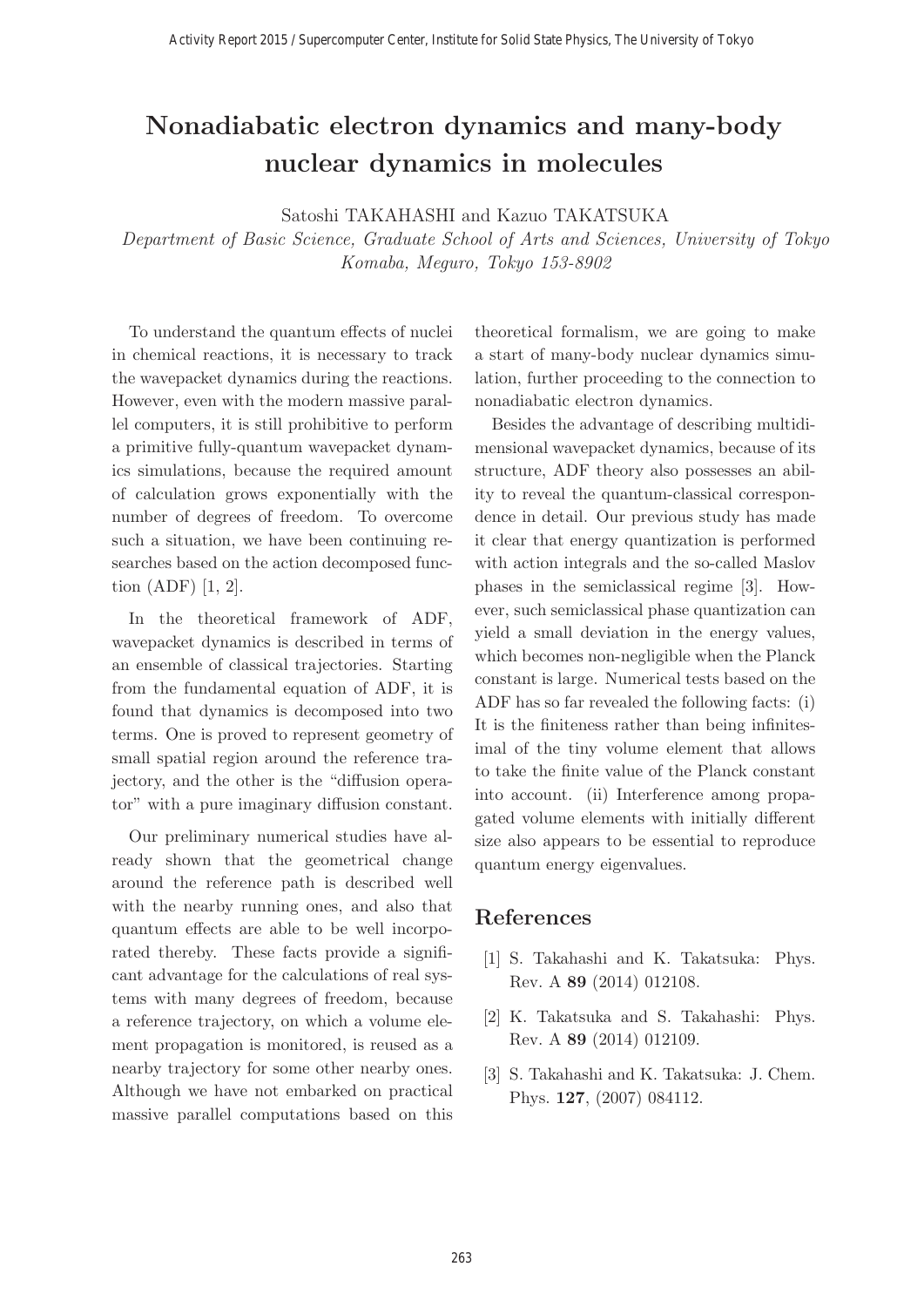# Ab Initio **Calculation of High-Temperature Superconducting Mechanism – Comparison between Cuprates and Iron-Based Superconductors**

Takahiro Misawa, Motoaki Hirayama, Takahiro Ohgoe, Terumasa Tadano, Youhei Yamaji, Kota Ido and Masatoshi Imada Department of Applied Physics, University of Tokyo Hongo 7-3-1, Bunkyo-ku, Tokyo 113-8656

A hierarchical method [1] (multi-scale ab initio scheme for strongly correlated electrons, MACE) developed by integration of the density functional theory (DFT) and the precise model calculation for strongly correlated electrons has been established a decade ago and is a promising way for treatments of electronic correlations beyond the standard DFT. In MACE, we first obtain the global band structures based on the DFT and evaluate the interaction parameters in the low-energy effective models by using constrained random-phase approximation following the idea of the renormalization group. Then, we solve the derived low-energy effective models by using precise low-energy solvers such as the many-variable variational Monte Carlo (mVMC) method. By using this scheme, we have successfully reproduced the electronic structures including the high- $T_c$  superconductivity of the iron-based superconductors [2].

However, in this scheme, there is a fundamental problem that the electronic correlations are doubly counted, i.e., the electronic correlations are included in both the DFT and the model calculations. Although this double counting is likely to be small in the MACE, in the strong coupling region where copper oxide high- $T_c$  superconductors are believed to be located, eliminating of the double counting offers

more reliable estimate for correctly reproducing the electronic structures.

In this project, to examine the effects of the double counting, we perform constrained  $GW$  (cGW) calculations [3]. In the cGW calculations, we first subtract the exchangecorrelation energy in the LDA calculations and replace it with the GW self-energy that comes from only the high-energy degrees of freedom. In this procedure, since we do not consider the low-energy part of the GW self-energy in deriving the low-energy effective model, the double counting of exchange correlations does not occur. By performing  $cGW$  calculations for the cuprates, we find that the elimination of the double counting is quantitatively important to reproduce the realistic electronic structures of the cuprates.

Furthermore, in the cuprates, because the several bands entangle around the Fermi level, it is not clear what is the low-energy degrees of freedom. To identify the essential low-energy degrees of freedom, we have derived and solved single- and two-band models for two different cuprates (HgBa<sub>2</sub>CuO<sub>4</sub> and La<sub>2</sub>CuO<sub>4</sub>). As a result, we find that the single-orbital  $(d_{x^2-y^2})$  orbital) model can be justified for  $HgBa_2CuO_4$ . In contrast to this, for  $La_2CuO_4$ , in addition to the  $d_{x^2-y^2}$  orbital, another orbital  $(d_{z^2}$  orbital) degrees of freedom play substantial roles. Our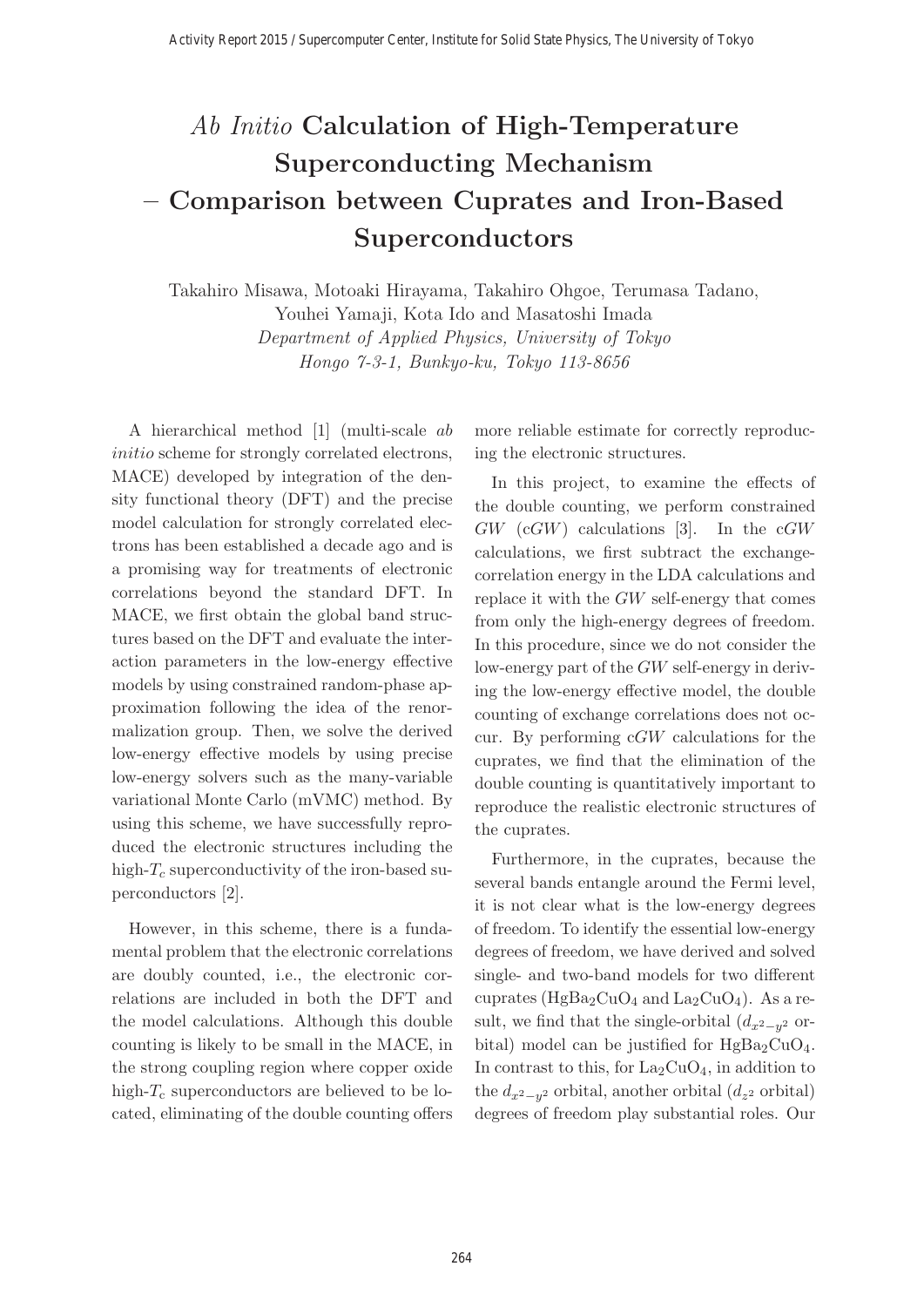detailed analysis on the low-energy effective models for the cuprates will provide a firm theoretical basis for understanding the origin of the high- $T_c$  superconductivity in the cuprates. The role of electron-phonon interactions can also be studied on unified grounds [4] and the detailed studies will be reported elsewhere.

#### **Acknowledgements**

We thank Kosuke Miyatani for collaborations at the initial stage of this project and useful discussions.

- [1] For a review, see M. Imada and T. Miyake, J. Phys. Soc. Jpn. **79**, 112001 (2010).
- [2] T. Misawa and M. Imada, Nat. Commun **5**, 5738 (2014).
- [3] M. Hirayama, T. Misawa, T. Miyake, and M. Imada, J. Phys. Soc. Jpn. **84**, 093703 (2015).
- [4] T. Ohgoe, and M. Imada, Phys. Rev. B. **89** 195139 (2014).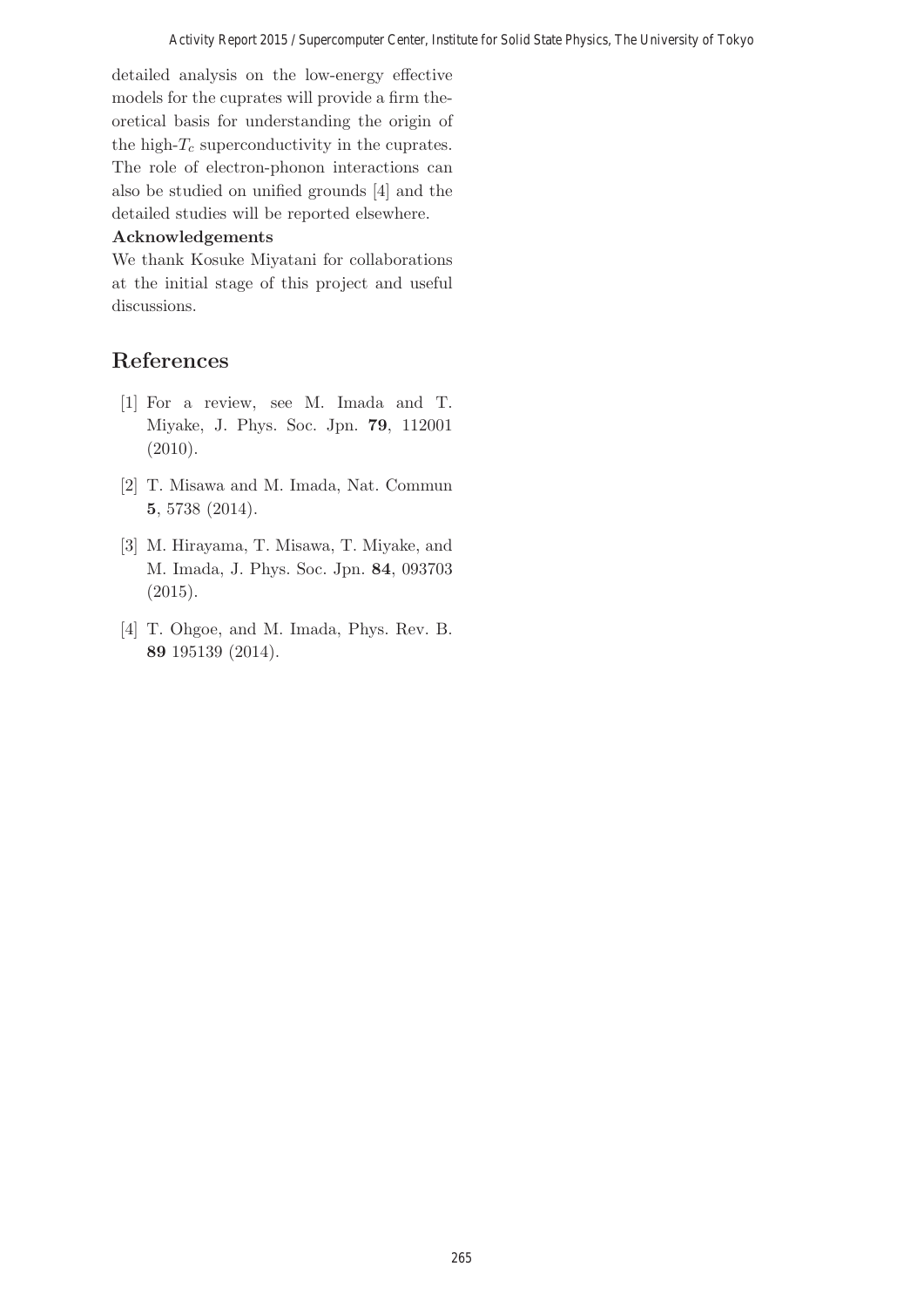# **DMRG Study of Kitaev-Heisenberg Model: from Honeycomb to Triangular Lattice**

#### Takami TOHYAMA

Department of Applied Physics, Tokyo University of Science, Tokyo 125-8585

The Kitaev-Heisenberg (KH) model is suggested as an effective model for  $(Na,Li)_2IrO_3$ that has a honeycomb lattice structure. The number of the bonds from each site on the honeycomb lattice is three. The same number appears on triangular lattice. Therefore, one can define a KH model on the triangular lattice. Furthermore, the triangular lattice is formed by putting a site at the center of the hexagonal unit of the honeycomb lattice. This leads to a motivation to study the models changing the interaction strength on the bonds connecting the central site and surrounding sites. It is also interesting how phases in the honeycomb lattices are connected to phases in the triangular lattice when the parameter values of the KH model are the same. For example, the honeycomb Kitaev model show a spin-liquid phase, while the triangular Kitaev model gives a nematic phase. The change of the two phases is an interesting issue to be studied theoretically. We ote that our group has already studied the KH model on both lattices [1, 2].

We examine the KH model by changing the interaction connecting the both lattices by the two-dimensional density-matrix renormalization group (2D-DMRG) method for a  $12\times 6$ site lattice. We used the System C in the Supercomputer Center, the Institute for Solid State Physics, the University of Tokyo, and the K-computer. The 2D-DMRG code has been developed by our group. To perform DMRG, we map the original system to a snake-like one-dimensional chain, and combine the chain with long-range interactions. We keep nearly

1000 states in the DMRG block and performed nearly 10 sweeps, resulting in a typical truncation error with the order of  $10^{-5}$ . Calculating the ground-state energy, spin structure factors, and entanglement properties, we preliminarily obtain the ground state phase diagram of the Kitaev-Heisenberg model as a function of the strength of the connecting interaction.

We focus on the Kitaev model without the Heisenberg terms, since the end points exhibit interesting phases: a nematic phase and a spinliquid phase for the triangular and honeycomb lattice, respectively. Since the Kitaev spinliquid phase is week against additional interaction, it is destroyed as soon as the connecting interaction is turned on. The same is for the other end where the nematic phase exists. These weakness means the presence of another phase between the honeycomb and triangular Kitaev models, which is a stripy phase. A detailed examination is now in progress together with the construction of the detailed phase diagram with full parameter region.

This work was done in collaboration with Shigetoshi Sota.

- [1] K. Shinjo, S. Sota, and T. Tohyama: Phys. Rev. B **91** 054401 (2015).
- [2] K. Shinjo, S. Sota, S. Yunoki, K. Totsuka, and T. Tohyama: arXiv:1512.02334.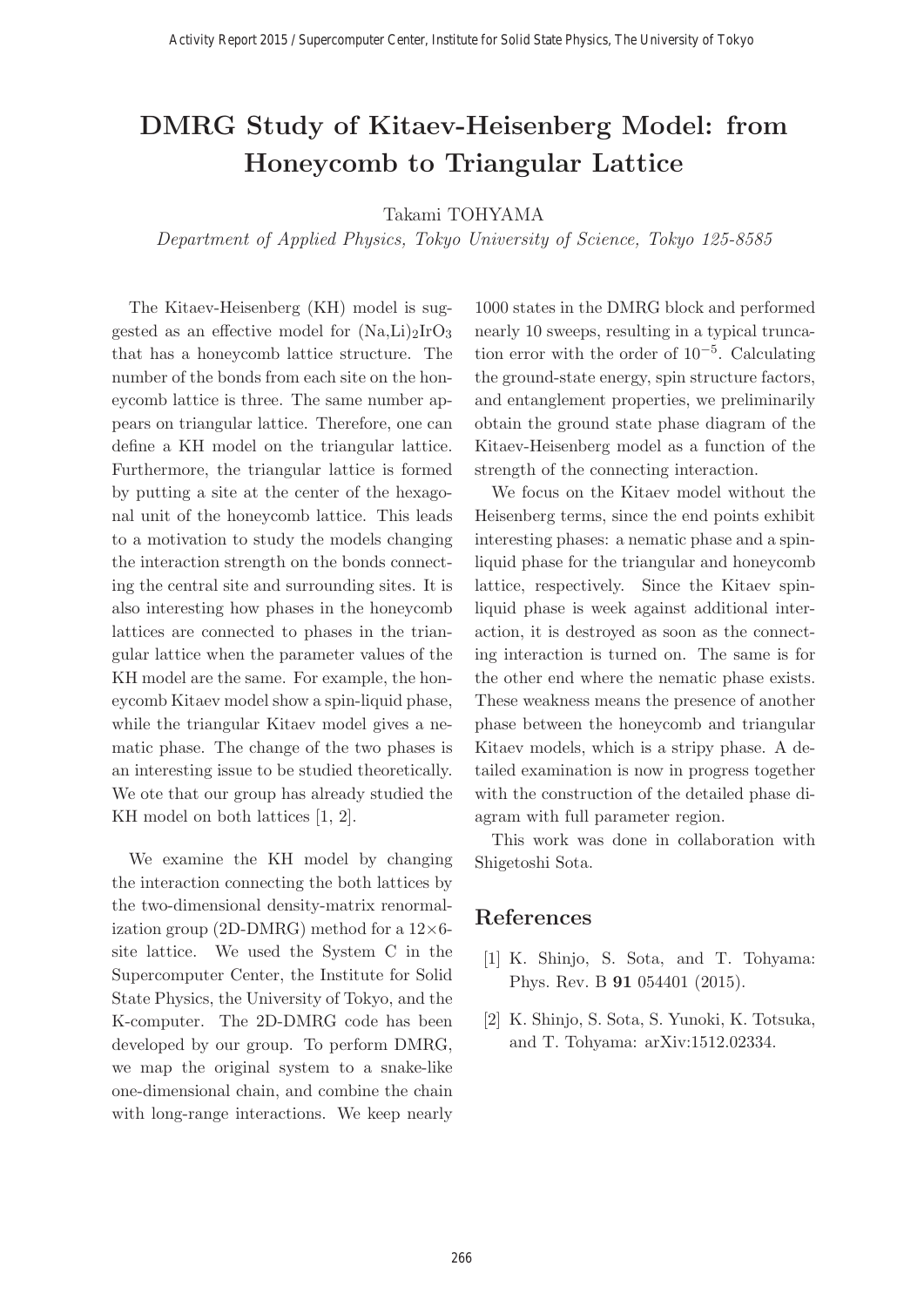# Study of Novel Quantum Phases and Critical Phenomena by Monte Carlo Method and Tensor Network --- SU(*N*) Heisenberg Model with Multicolumn Representations

Tsuyoshi Okubo<sup>1</sup>, Kenji Harada<sup>2</sup>, Jie Lou<sup>3</sup>, and Naoki KAWASHIMA<sup>1</sup>

1 *Institute for Solid State Physics, The University of Tokyo, Kashiwa-no-ha, Kashiwa, Chiba 277-8581,* 2 *Graduate School of Informatics, Kyoto University, Kyoto 606-8501, Japan,* 3 *Department of Physics, Fudan University, Shanghai 200433, China*

Quantum spin liquid states and topological states are among the most intensively investigated subjects in the recent condensed matter theory. In our project, we consider several quantum spin systems as characteristic examples for studying these novel states and related quantum phase transitions. We also develop computer programs specialized for large scale parallelization aiming at the Kcomputer. In particular, we investigate the SU(*N*) *J*-*Q* model, to clarify the nature of the deconfined critical phenomena. In general, our model is the Heisenberg generalized in two ways: the spin operators are generators of SU(*N*) (*N*=2,3,4,...) algebra instead of the conventional SU(2) spins, and the model has 4 or 6-spin interactions in addition to the conventional 2-spin nearest neighbor interactions.

However, in the present report, we concentrate on the effect of representations and only discuss the case with no multi-spin interactions. To be specific, our Hamiltonian is

$$
H = \frac{J}{N} \sum_{(ij)} \sum_{\alpha,\beta=1}^N S_i^{\alpha\beta} \overline{S}_j^{\beta\alpha} ,
$$

where *i* runs over lattice points of one of the two sublattices of square lattice. The symbol  $S_i^{\alpha\beta}$  represent an SU(*N*) spin in *n*-column and single-raw representation whereas  $\overline{S}^{\beta\alpha}$  in the conjugate representation, i.e., *n*-column and (*N-*1)-raw representation.

We used an original code developed based on the ALPS/Looper, a program package based on the loop algorithm of the world-line



Fig. 1 Schematic phase diagraom of the  $SU(N)$ Heisenberg model on the square lattice with single-row representations. (Adapted from Ref.[1].)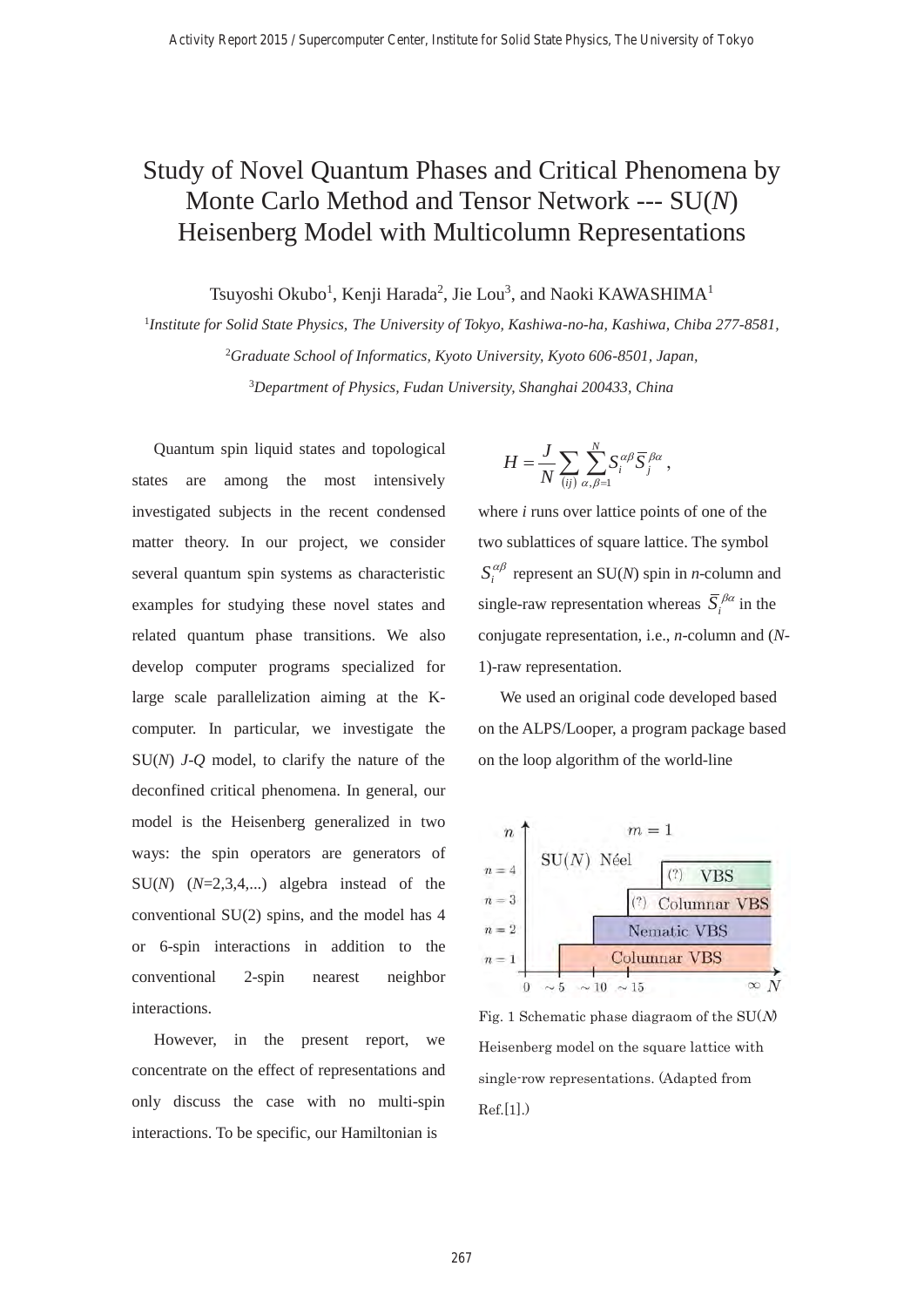quantum Monte Carlo simulation.

In this report, the central question is whether the intermediate spin-liquid state exist or not in the *n-N* phase diagram of the generalized Heisenberg model. For n=1 (fundamental representation), it had been established [2] that the transition occurs from the magnetic state (Néel state) for  $N \leq 4$  to the non-magnetic state for  $N \geq 5$ , where the latter non-magnetic phase is the valence bond solid (VBS) state with spontaneously broken lattice-rotational symmetry.

We carried out calculation for *n*=2 and 3 for  $N \le 25$ . The system size studied was  $L = J/T$  $\leq$  128. From our calculation, we found no evidence for the intermediate spin liquid state. To be more specific, for *n*=2, we found that the ground state is the Néel state for  $N \leq 9$  and the

VBS state for  $N \ge 10$ . For  $n=3$ , we found that the ground state is the Néel state for  $N \leq 14$ and that the magnetic order is absent for  $N \ge 15$ . Unlike the case of *n*=2, we could not detect any other order for  $N \ge 15$ . However, we do not take this observation as an evidence for the intermediate spin-liquid state because our estimate of the amplitude of the VBS order parameter based on the field theory suggests that it could well be too small for the present precision to detect.

#### **References**

[1] Tsuyoshi Okubo, Kenji Harada, Jie Lou, Naoki Kawashima, Phys. Rev. B **92** (2015) 134404(1-5).

[2] N. Kawashima and Y. Tanabe, Phys. Rev. Lett. 98, (2007) 057202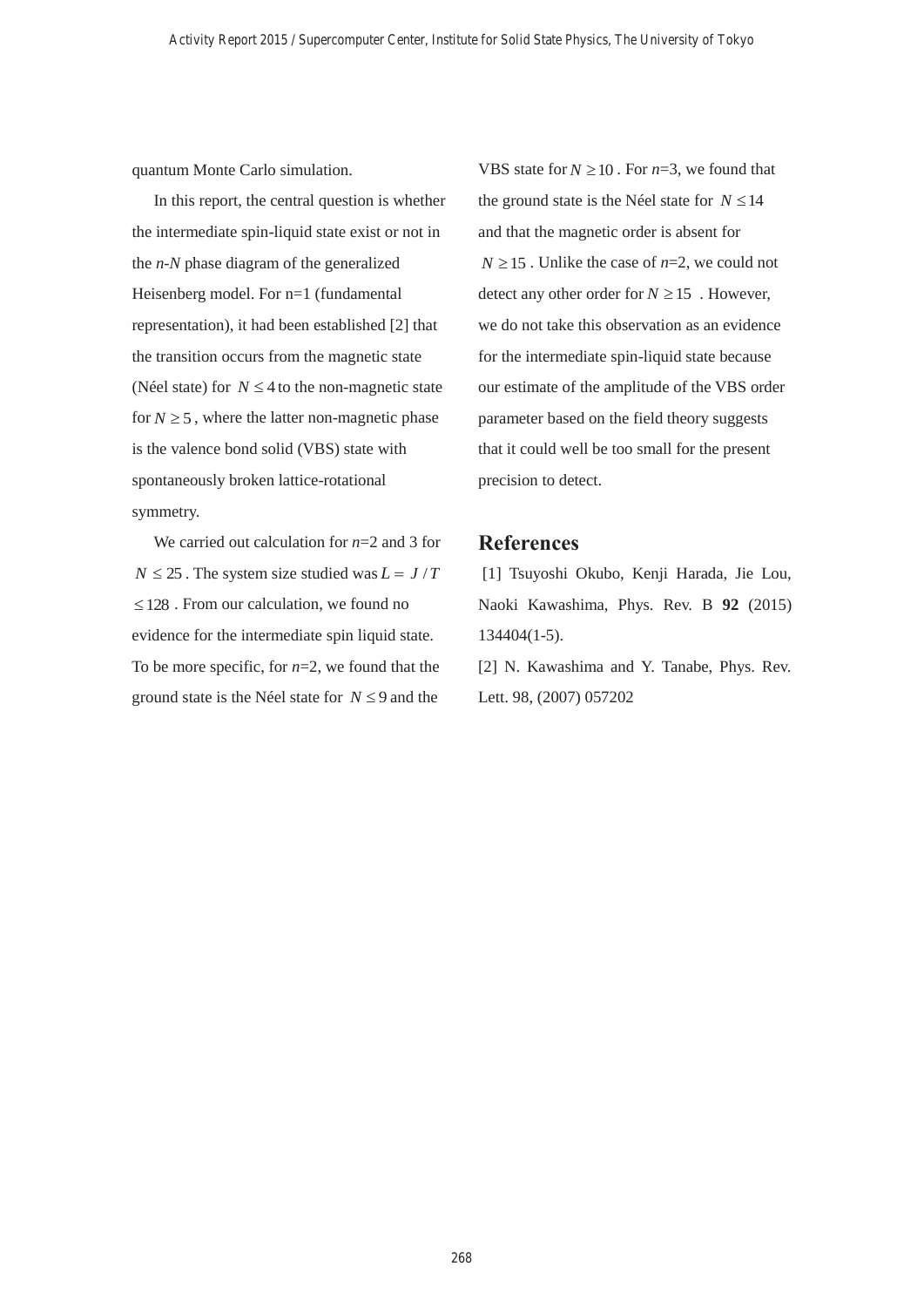### **Multi-scale simulation of nano-structured devices from electronic structures to mechanical properties**

Shuji OGATA

*Nagoya Institute of Technology Gokiso-cho, Showa-ku, Nagoya 466-8555, Japan*

 In the fiscal year of 2015, we have mainly treated three subjects. The first one is the hybrid quantum-classical (QM-CL) simulation study of the thermal diffusion of correlated Li-ions in graphite. The second one is the classical molecular-dynamics (MD) simulation study of the heat transfer through alumina/epoxy/alumina system. The third one is the hybrid QM-CL simulation stidy of Si-O bond breaking in silica glass. Those are described briefly as follows.

 *Subject 1: The hybrid QM-CL simulation of the thermal diffusion of Li-ions in graphite [1]*. Diffusion of Li-ions in graphite is an essential elementary process in the current lithium-ion battery. The C-layers of graphite deform with Li due to relatively large size of Li-ion, which acts to confine the Li-ions and thereby create correlation between them. We address theoretically the thermal diffusivity of such correlated Li-ions in graphite by the hybrid quantum-classical simulation method. In this method, the quantum-region composed of the Li-ions and surrounding C atoms is treated by the density-functional theory, while it is embedded dynamically in the total system described with an empirical inter-atomic interaction potential. We thereby take into account the long-ranged deformation field in graphite in simulating the Li-ion dynamics.

 We perform the hybrid simulation run with 14 Li-ions inserted, 7 by 7, to two inter-layer spaces of graphite (ten C-layers). The stacking structures of the C-layers that sandwich Liions are the AA-stacking. The largest QMregion contains 625 C-atoms and 11 Li-ions; it takes about 9 minutes per time step using about 100 CPU's of Fujitsu FX10 at ISSP with the domain decomposition  $2 \times 2 \times 1$ , the spatial decomposition of each domain  $5\times5\times$  3, the band parallelization 2, and the OpenMP parallelization 4 set in the divide-andconquer-type O(N)-RGDFT (named DC-RGDFT) code.

 *Subject 2: The MD simulation of the heat transfer through alumina/epoxy/alumina system [2].* The composite of epoxy polymers and a-alumina fillers is used as a heat dissipation material. The fillers often agglomerate with nanometer-depth polymers sandwiched in between. We address theoretically the effective thermal conductivity of such a filler-polymer-filler system (see Fig. 1). The non-equilibrium MD simulation is performed to obtain the effective thermal conductivity of the system, in which bisphenol-A (bisA) epoxy polymer subsystem with depth 14–70 Å is inserted between two a-alumina slabs. Effects of surface-coupling (SC) agent are also investigated by adding model molecules to the



Figure 1: Atomic configuration of a typical system for the NEMD simulation with  $D =$ 14 Å without the SC molecules. Large red spheres are O's; medium cyan, Al's; medium grey, C's; small white, H's.

polymer sub-system.

 For smaller polymer-depth cases, the effective thermal conductivity is determined essentially by the interfacial thermal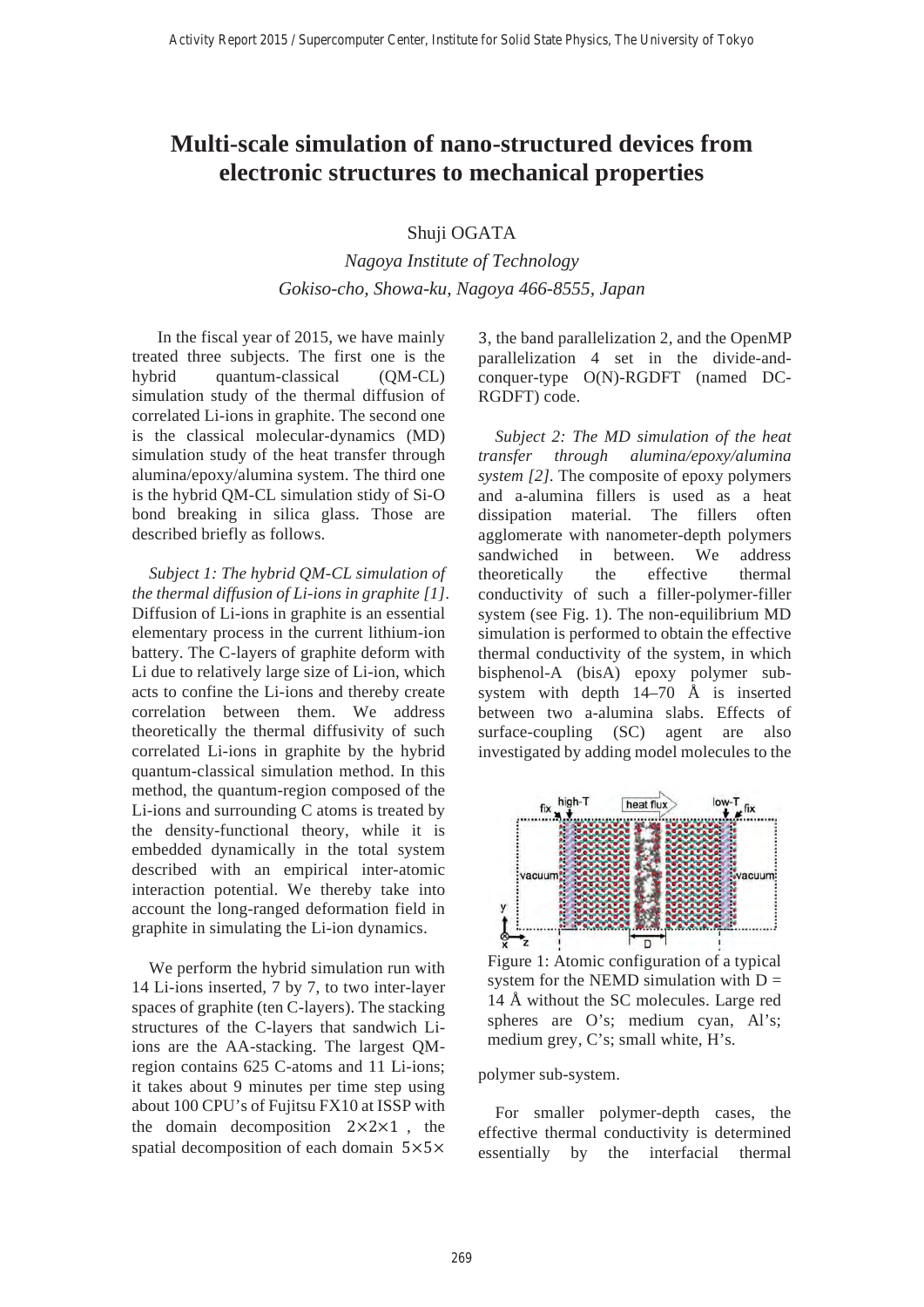conductance that relates to the temperaturegaps at the interfaces. We find for the interfacial thermal conductance that: (i) it is decreased by decreasing the polymer depth toward the chain length of a single bisA molecule, and (ii) it is increased by adding the SC molecules to the polymer sub-system. Combining separate simulation analyses, we show that the (i) results from effectively weakened interaction between a bisA molecule and two a-alumina slabs due to the orientation constraint on the bisA molecule by the slabs. Reasons of the (ii) are enhancement of the following three quantities by addition of the SC molecules: the phonon population of the bisA molecules at those frequencies corresponding to that of acoustic phonons of a-alumina, the phonon transmission coefficient from the a-alumina slab to the polymer sub-system for the transverse acoustic phonon, and the group velocity of the transverse acoustic phonon in the polymer sub-system.

 *Subject 3: The hybrid QM-CL simulation of Si-O bond breaking in silica glass [3].* We perform a hybrid QM-CL simulation of a 4,608-atom silica glass at a temperature of 400 K with either a water monomer or dimer inserted in a void (see Fig. 2). The quantum region that includes the water and the surrounding atoms is treated by the DFT. During a simulation, the silica glass is gradually compressed or expanded. No Si-O bond breaking occurs with a water monomer until the silica glass collapses. With a water dimer, we find that Si-O bond breaking occurs through three steps in 3 out of 24 compression cases: (i) H-transfer as  $2H_2O \rightarrow OH^- + H_3O^+$ accompanied by the adsorption of  $OH^-$  at a strained Si to make it five-coordinated, (ii) breaking of a Si-O bond that originates from the five-coordinated Si, and (iii) H-transfer from  $H_3O^+$  to the O of the broken Si-O bond. A separate DFT calculation confirms that the barrier energy of the bond breaking with a water dimer under compression is smaller than that with a water monomer and that the barrier energy decreases significantly when the silica glass is compressed further.



Figure 2: (a) Present silica glass with a water molecule in a void. The red and blue spheres are CL O and Si, respectively. The magenta and cyan spheres are QM O and Si, respectively. The large red and white spheres are respectively QM O and H of a water molecule. (b) Atomic cluster used for the QM calculation.

- [1] N. Ohba, S. Ogata, T. Kouno, and R. Asahi, Comp. Mater. Sci. **108** (2015) 250-257.
- [2] K. Tanaka, S. Ogata, R. Kobayashi, T. Tamura, and T. Kouno, Int. J. Heat and Mass Transfer **89** (2015) 714-723.
- [3] T. Kouno, S. Ogata, T. Shimada, T. Tamura, and R. Kobayashi, J. Phys. Soc. Jpn. **85** (2016), in press.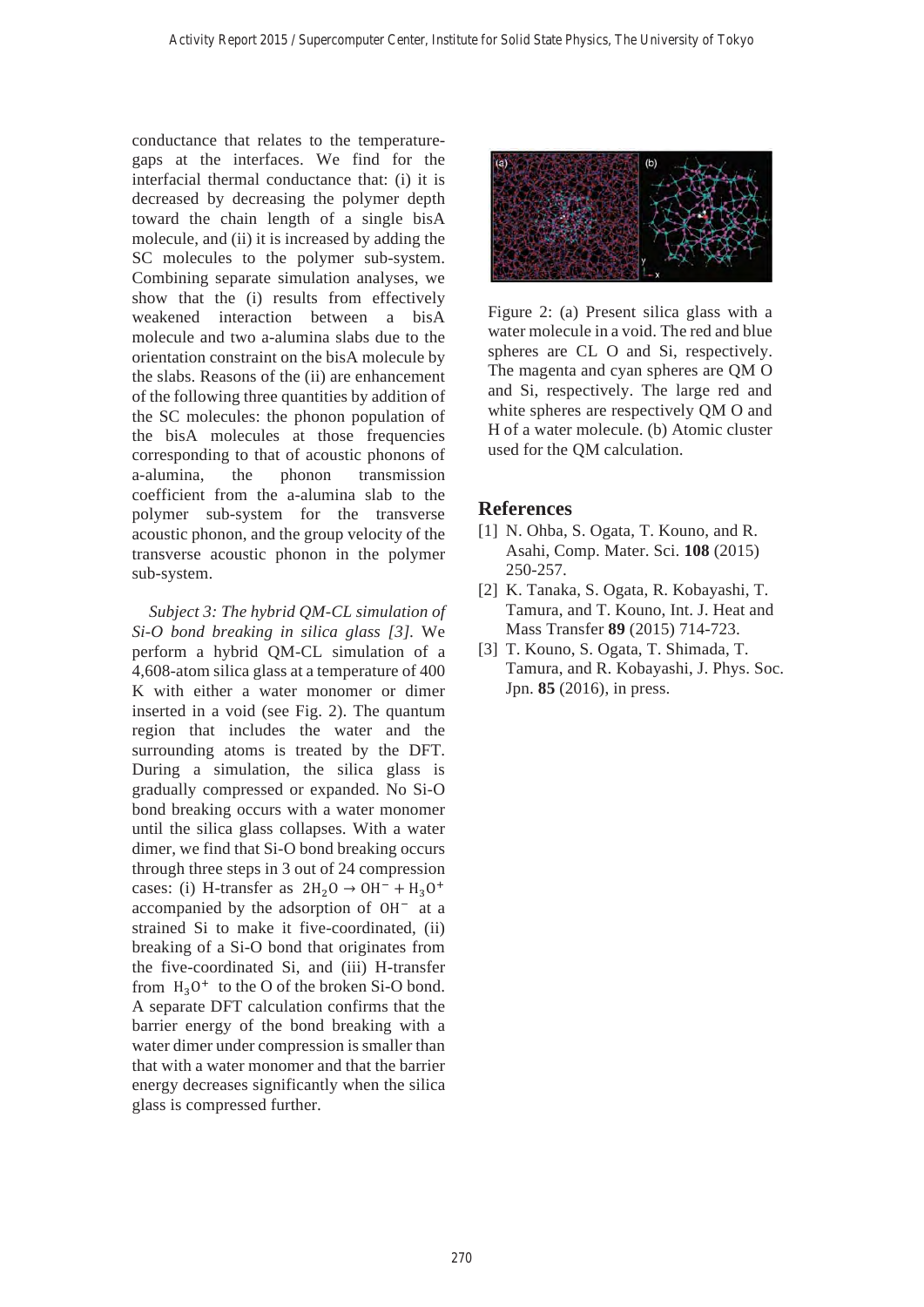# **Highly accurate calculation of impurity hydrogen in oxides**

Shinji TSUNEYUKI

Department of Physics, School of Science, The University of Tokyo 7-3-1 Hongo, Bunkyo-ku, Tokyo 113-0033 Institute for Solid State Physics, The University of Tokyo Kashiwa-no-ha, Kashiwa, Chiba 277-8581

Impurity hydrogen is known to play a crucial role for electronic properties of semiconductors. It does not only terminate dangling bonds of defects or surface of semiconductors but also passivate carriers in both p-type and n-type semiconductors by changing its charge state to a cation  $(H^+)$  or an anion  $(H^-)$ , respectively. Impurity hydrogen is also attracting much attention as a carrier dopant in oxide semiconductors and superconductors.

Direct observation of the existence and charge state of impurity hydrogen is so difficult that there have been a lot of theoretical studies with the first-principles calculation based on the density functional theory (DFT). However, the accuracy of the total energy calculated by DFT is considered to be insufficient for conclusive prediction of the stable charge state of impurity hydrogen. In this project, we used the diffusion Monte Carlo method, a state-ofthe-art first-principles total-energy calculation method, to clarify the most stable charge state of impurity hydrogen in crystalline  $SiO<sub>2</sub>$ ,

Neutral  $H^0$  does not exist in  $SiO<sub>2</sub>$  by ESR study except when the sample is irradiated by an electron beam, meaning that  $H^0$  is not a stable state of impurity hydrogen. On the other hand, in  $\mu$ SR study, it is known that a large portion of muon impinged in low-quartz, a typical polymorph of  $SiO<sub>2</sub>$ , turns into a muonium (Mu), a bound state of a muon and an electron. It suggests the stability of  $H^0$ . Mu is also observed in stishovite, a high-pressure polymorph of  $SiO<sub>2</sub>$ . From the DFT calculation of lowquartz and stishovite, a typical polymorph of  $SiO<sub>2</sub>$ , the stable charge state of impurity hydrogen is either  $H^+$  or  $H^-$  depending on the electron chemical potential and  $H^0$  is unstable in any condition. Here we calculated the total energy of impurity hydrogen in low-quartz and stishovite changing its position and charge states by DMC to find that the DFT results are qualitatively reproduced, that is,  $H^0$  is energetically unstable in thermal equilibrium.

From the present calculation we conclude that the Mu observed in  $\mu$ SR experiments are realized only as a metastable state. To confirm the metastability of Mu (or  $H^0$ ), we developed a method to find activation barrier for the diffusion of an impurity considering the change in its charge state. The method is based on the nudged elastic band (NEB) method but potential energy hypersurfaces for different charge states are considered. With the method, we investigated the stability of hydrogen impurity  $(H<sup>0</sup>, H<sup>+</sup>, H<sup>-</sup>)$  in SiO<sub>2</sub> to find the neutral state can be actually realized by large activation energy barriers [1].

### **References**

[1] Y. Yamamoto, R. Akashi and S. Tsuneyuki, in preparation.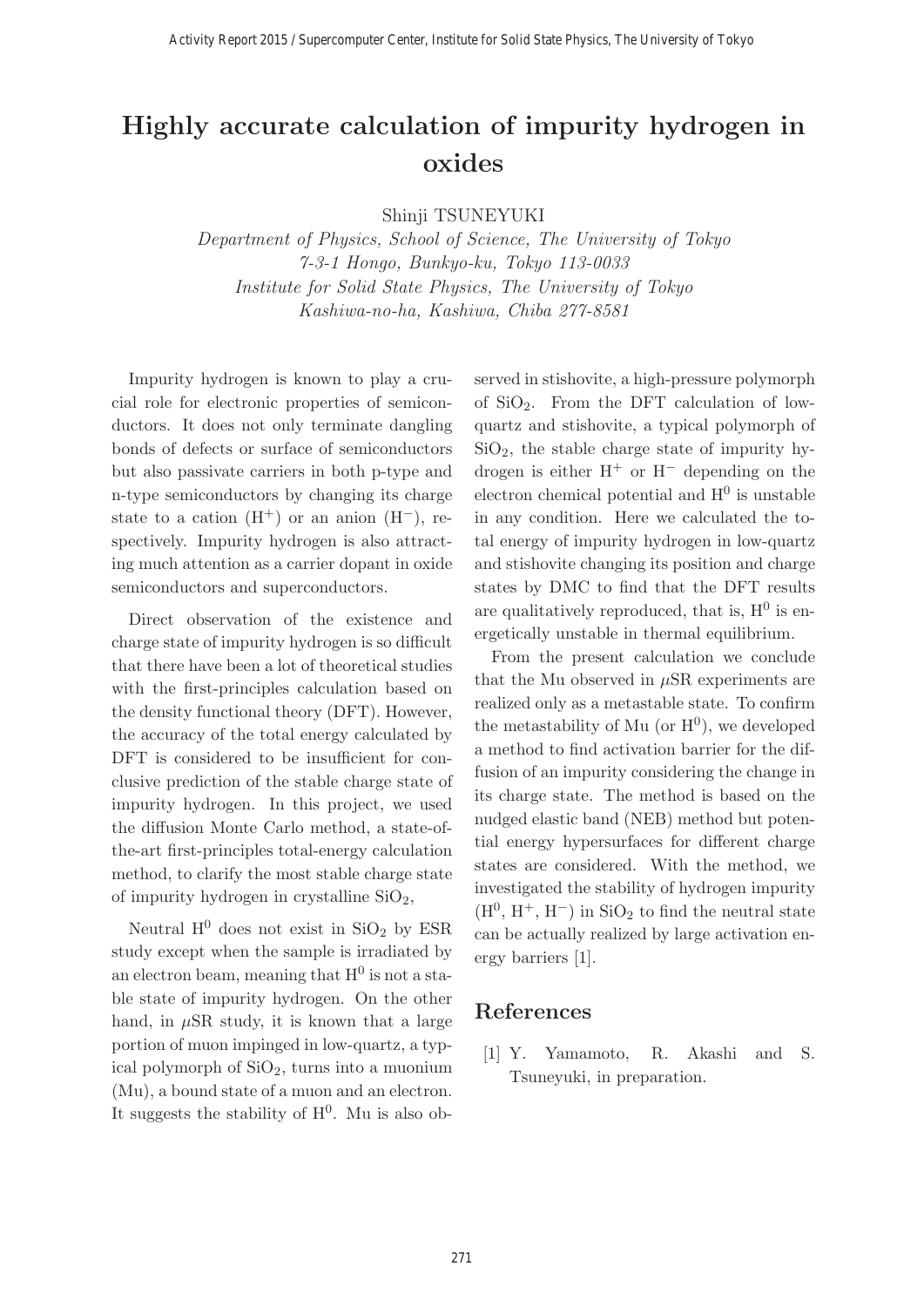### Materials design for spintronics/multiferroics applications

Mineo SAITO, Tasuki, ODA and Fumiyuki ISHII

*Division of Mathematical and Physical Science, Institute of Science and Technology, Kanazawa University, Kakuma, Kanazawa, 920-1192 Japan*

In this project, we have developed codes which enable the study of spintronics and multiferroics materials. We have developed a program code of newly parallelized density functional electronic structure calculations (CPVO). We also make a program that enables drawing spin textures by using numerical results which are calculated by using the OpenMX code.

We have performed the first-principles density functional calculation for the slab systems; single interface MgO/Fe, magnetic junction Fe/MgO/Fe, the double interface  $MgO/Fe/MgO$ , and  $Fe/TiO<sub>2</sub>/SrO/TiO<sub>2</sub>$  [1]. To clarify the origin of electric field (EF) effect on the magnetic anisotropy energy (MAE), we discussed the electronic structure of interface Fe with using the calculated results. In these studies, we found that the EF-induced modulation sign of MAE is reversed when the dielectric material is changed to  $SrTiO<sub>2</sub>(STO)$ from MgO. In the STO systems, the MAE decreases as the electron depletion condition (positive EF) is induced in the interface using the external EF. However, as shown in Fig. 1, the number of electrons (NOE) slightly increases as the EF, associated with the

decrease of spin magnetic moment (SM) on the interface Fe. This decrease of SM is consistent with an increase of NOE assuming a usual simple exchange-splitting band model. In Fig. 1, however, the increasing ratio on NOE is not so high (rather small), compared with the absolute of decreasing ratio on SM. This situation may be understand by considering that under the EF the 3d electron increases and other 4s electron decreases on the interface Fe. When assuming the decrease of 3d electron, the decrease of MAE may be explained by the general property in the Fe thin film, so that the MAE decreases as number of electrons.

The partial density of states projected to the Fe atom at interface was calculated  $Fe/TiO_2/SrO/TiO_2$ , for shown in Fig. 2. In these PDOSs, the minority spin states of 3d orbitals are located around the Fermi level  $(E_F)$ . When compared with the corresponding quantities of Fe/MgO systems, the Fermi level is located at the lower energy. This energy is far from the interface resonance states (IRS) which are observed as spiky peaks just above the Fermi level in the PDOS. Although such property may be one of the circumstantial evidences which deduce the decreasing behavior in MAE with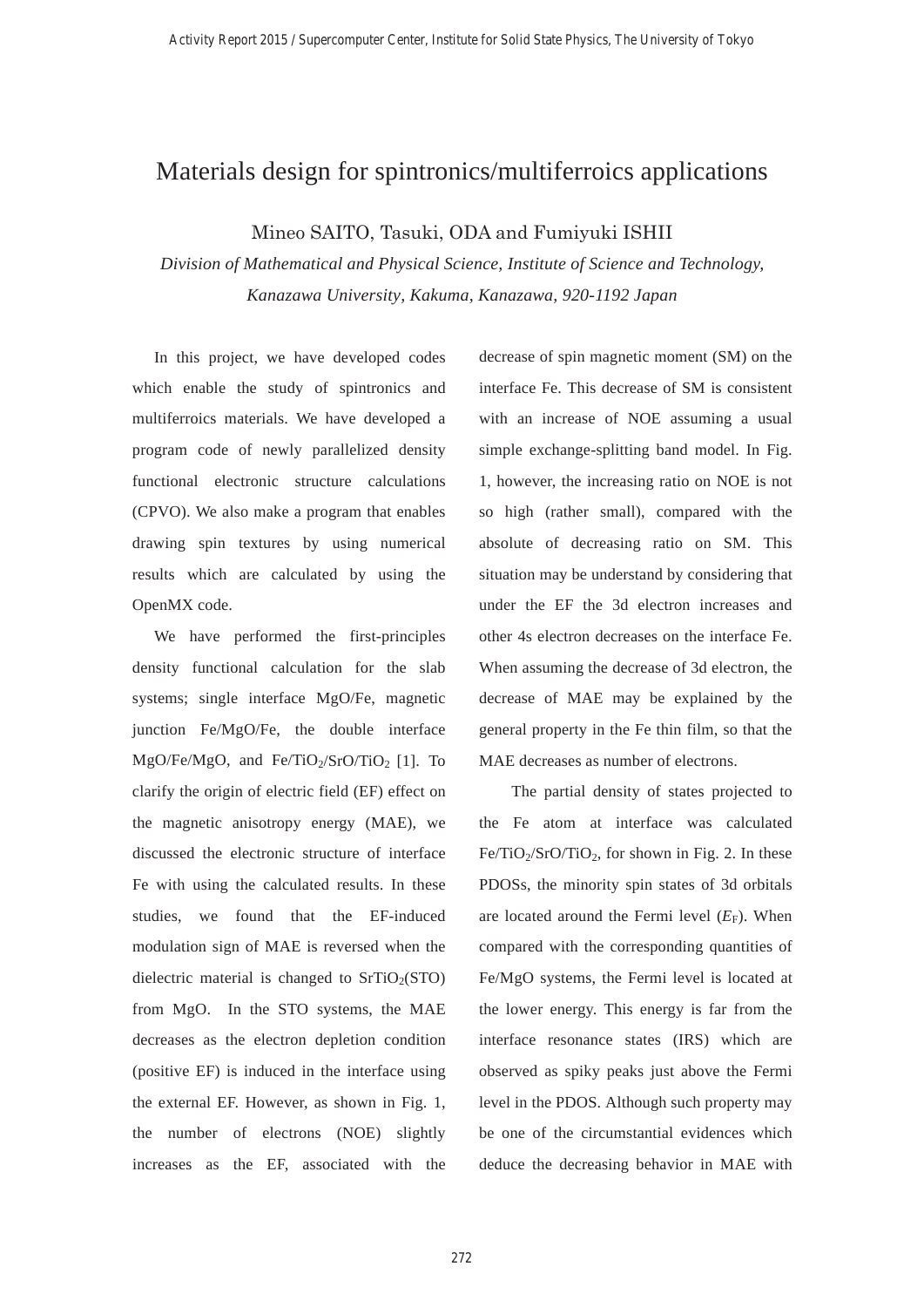respect to EF, no adequate mechanism has been proposed yet. Further investigations are required.

We have been studying ZnO and found the possibility of its application to spintronics devices [2-3]. In this study [4], we find that metallic spin-split surface bands can be achieved on hydrogenated ZnO (10-10) surface (Fig. 3). We clarify that the hydrogenation plays an important role in spin-orbit interaction and the spin-split bands induce strongly anisotropic Rashba-type spin textures, which are expected to be useful for device applications.



[1] D. Yoshikawa et al., ICM2015, Barcelona (Spain), July 2015. [2] M. A. U. Absor et al, Appl. Phys. Express 7, 053002 (2014). [3] M. A. U. Absor et al, Appl. Phys.

Express 8, 073006 (2015).

[4] M. A. U, Absor et al, AIP Advances 6, 025309 (2016).



Fig 1. Number of electron (NOE) and spin magnetic moment as a function of electric field.



Fig 2. Partial density of states (PDOS) on the Fe atom at the interface  $Fe/TiO_2/SrO/TiO_2$ .



Fig 3. Electronic band structure (a), (b) and spin-resolved isoenergy line at -1.4eV (c) of hydrogen terminated ZnO (10-10).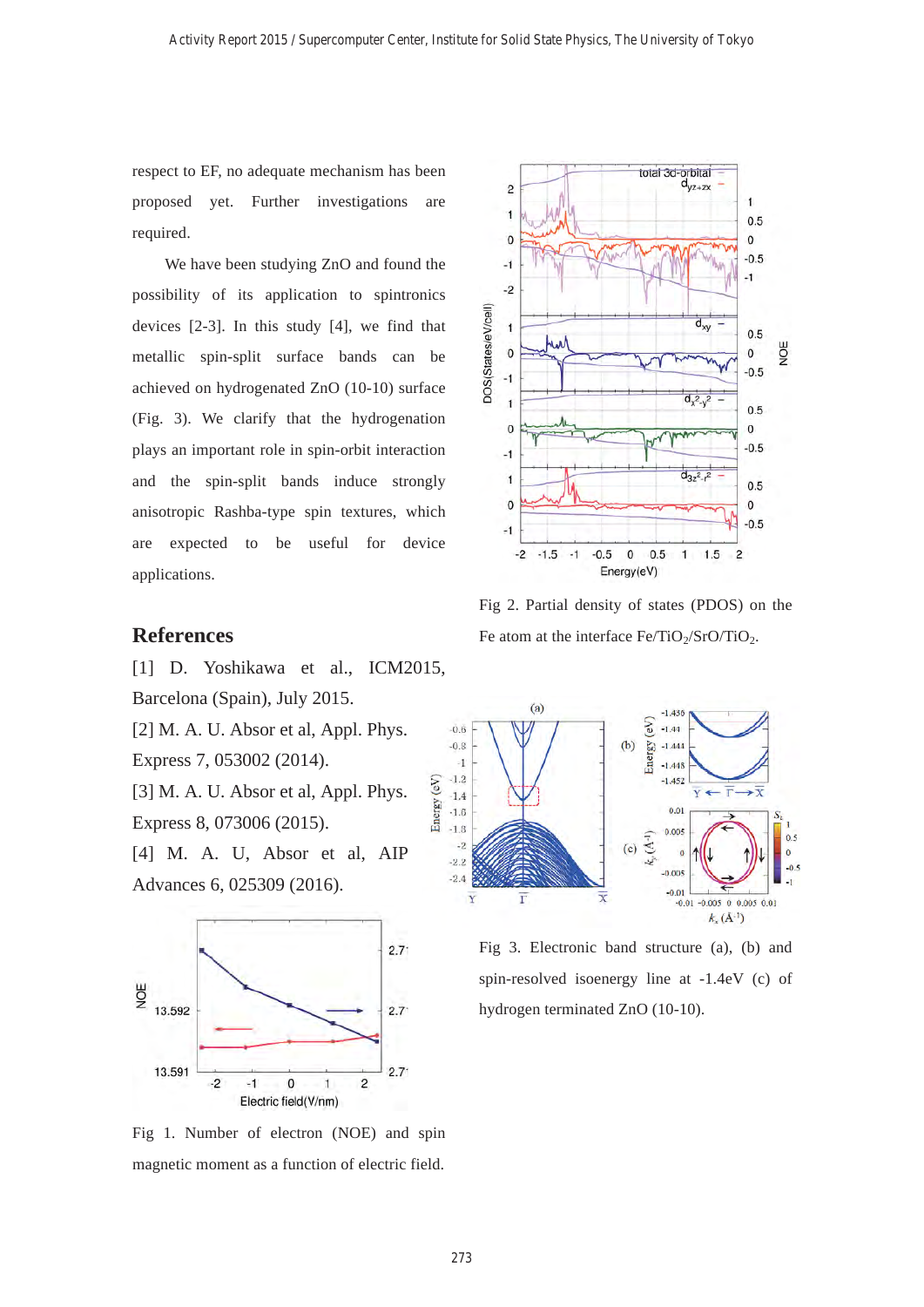## Photo-induced electron dynamics in nanostructures and development of quantum devices with optical and electronic functionality

Katsuyuki NOBUSADA *Institute for Molecular Science, Myodaiji, Okazaki, Aichi 444-8585*

 An optical near-field (ONF) is a nonpropagating light localized in proximity to a surface or, more precisely, an interface region between materials, such as nanoparticles in the air, dopants or holes embedded in solids, and interfaces between different dielectrics. ONFs have been discussed very frequently in the context of electric field enhancement in nanometer regions far beyond the diffraction limit. The field enhancement due to plasmon excitation in metals such as precious metal clusters is a major topic in the field of plasmonics. However, a more intrinsic feature of ONFs, which causes qualitatively different electron excitation from that of a far-field light, is the nonuniformity of the electric field [1]. Since an ONF rapidly decays with increasing distance from ONF source, the electric field gradient plays an important role in the ONF and matter interaction. In such an interaction, matter experiences a nonuniform electric field that is qualitatively different from the uniform far-field propagating light. Thus, the conventional theoretical treatment of a lightmatter interaction based on a dipole

approximation does not work well.

 We have illustrated an unusual dynamical interaction effect between an ONF and electrons. This dynamical ONF effect was introduced in our studies [1], in which we showed that the ONF excitation inherently includes a second-harmonic electric field component, derived from the dynamical interaction between the ONF and the electron. As an example, we demonstrated the ONF induced two-photon absorption in a real nanostructure of a metal-organic-framework (MOF). More specifically, an acetylene molecule is efficiently two-photon excited by the ONF generated in the MOF. The MOF is highly ordered and large nanostructures. Our originally developed computational program called GCEED [2] allows us to perform massively parallelized calculations of such ONF excitation dynamics in the MOF.

 We also started first-principles molecular dynamics simulations of metal cluster catalysts supported on solid surfaces. Catalytic CO oxidation on a gold or platinum supported cluster has proved to occur through Langmuir-

274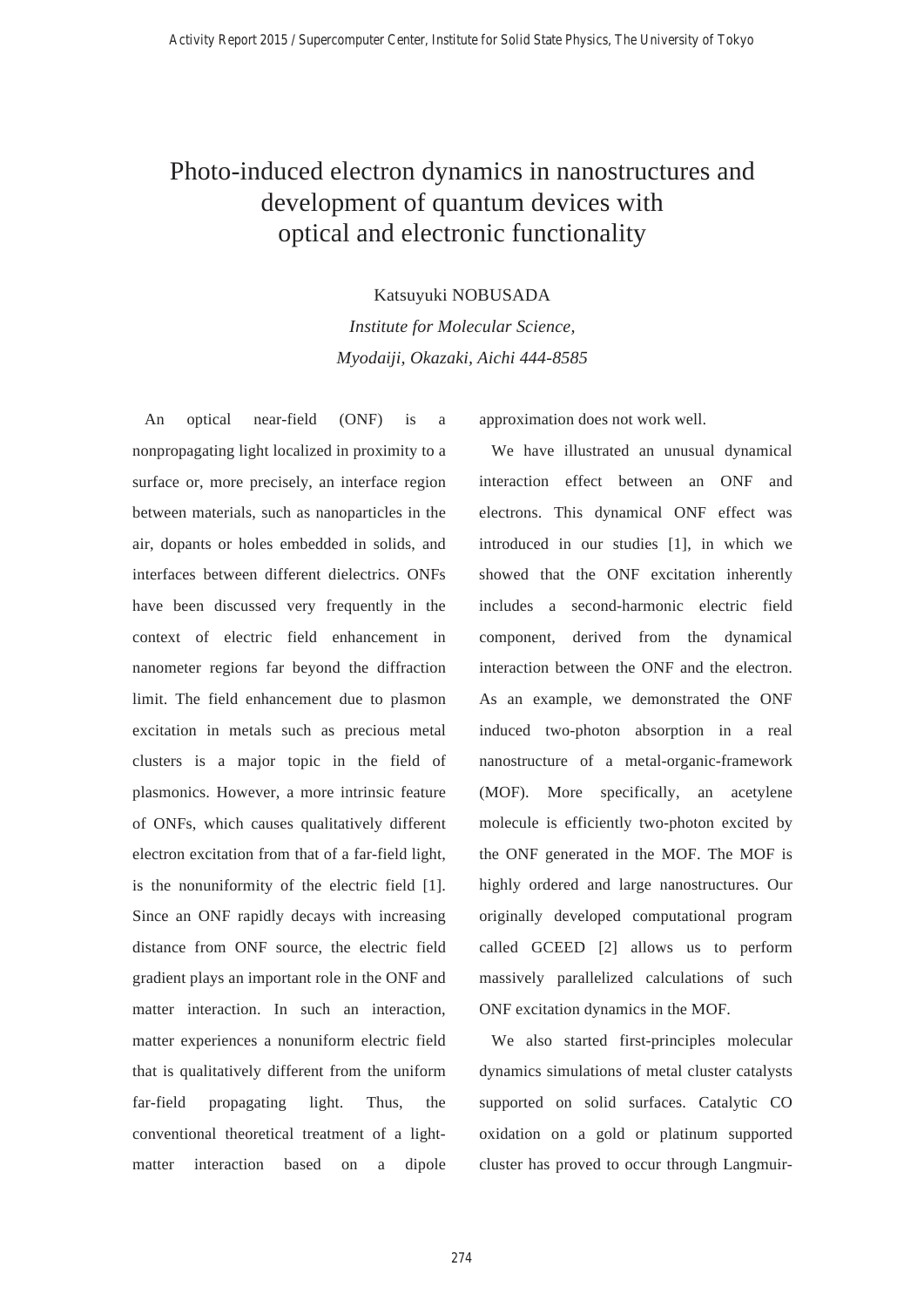Hinshelwood mechanism [3,4].

#### **References**

[1] M. Yamaguchi, K. Nobusada and T. Yatsui, *Phys. Rev. A*, **92**, 043809 (2015).

[2] M. Noda, K. Ishimura, K. Nobusada, K.

Yabana and T. Boku, *J. Comp. Phys.*, **265**, 145 (2014).

[3] K. Koizumi, K. Nobusada and M. Boero,

Chem. Eur. J. 22, 5181 (2016).

[4] K. Koizumi, K. Nobusada and M. Boero, J.

Phys. Chem. C 119, 15421 (2015).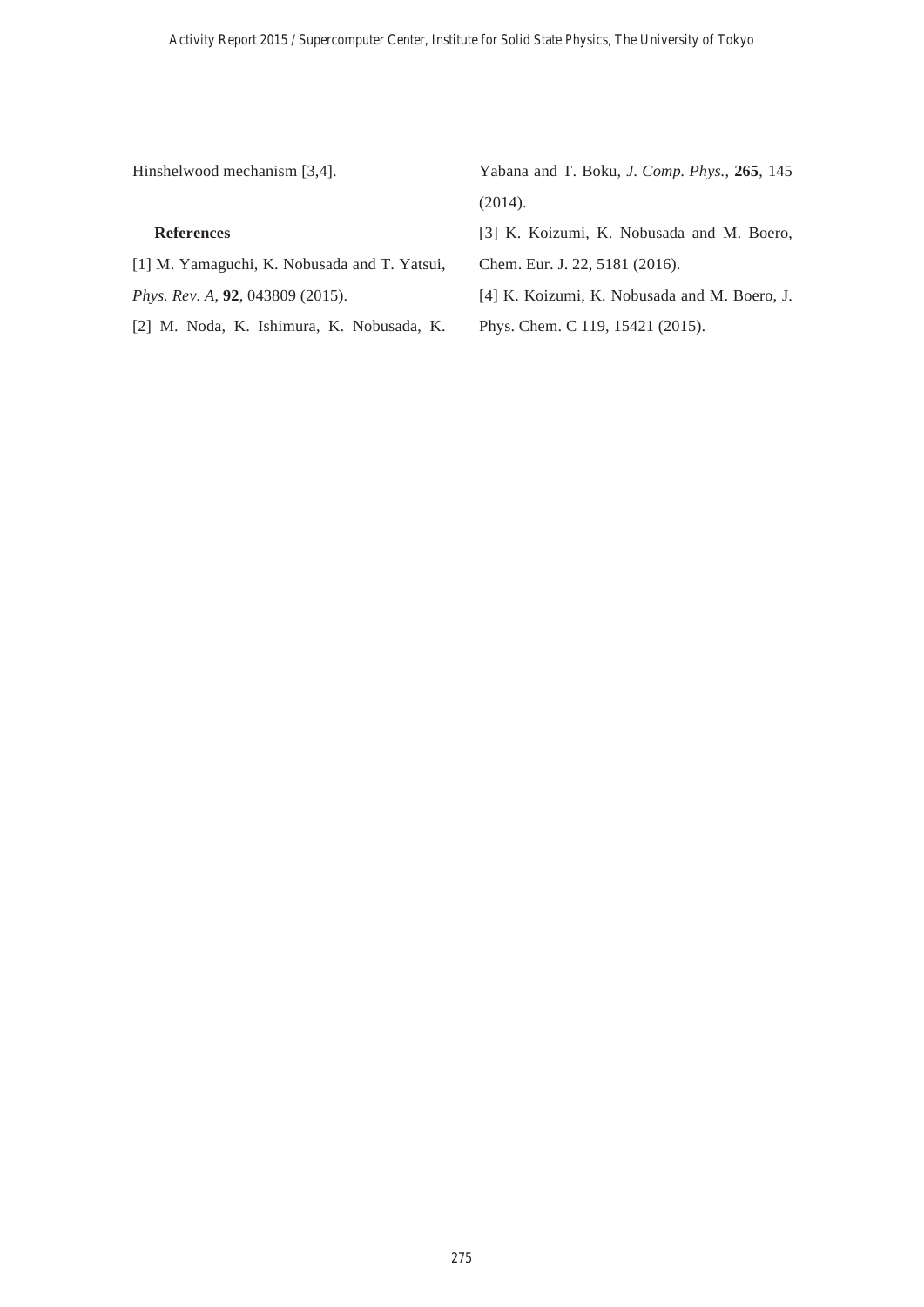### Molecular Science of Virus by All-Atom Simulation

Susumu Okazaki

Department of Applied Chemistry, Nagoya University Furo-cho, Chikusa-ku, Nagoya, 444-0868

In fiscal 2015, our group used the system-B in the second half year and the system-C throughout the year. We carried out the molecular dynamics (MD) calculation with respect to the stability of poliovirus empty capsids in electrolyte solution[1] and the interaction between poliovirus capsids and its receptor CD155. These systems contain  $10^6$  –  $10<sup>7</sup>$  charged atoms. Electrostatic interactions among the charges were calculated under the three dimensional periodic boundary condition based on the fast multipole method. Further, the machine time was used to analyze trajectories of production runs of poliovirus systems generated on the K computer.

Analyses were carried out using parallelized programs by MPI and OpenMP, and partially OpenACC, combined with MODYLAS[2]. Interactions between the capsid and D1 domain of CD155 was evaluated calculating the free energy profile as a function of radial distance between the two. The attractive forces do act between the capsid and receptor. Further, analysis on the electric field around poliovirus capsids was conducted, which provided valuable information to understand the origin of a specific interaction between poliovirus capsid and CD155-D1. MD calculation studies on physical properties of lipid bilayers modeling hepatocyte plasma membranes[3] were carried out, too. This contributes to understanding of the

physico-chemical properties of the envelope of Hepatitis B viruses.



Figure 1: Poliovirus capsid and poliovirus receptor CD155. Ions and waters are not shown. Inserted figure is an example of the calculated electric field around the capsid.

- [1] Y. Andoh, et al. : J. Chem. Phys., **141** (2014) 165101.
- [2] Y. Andoh, et al. : J. Chem. Theory Comput. **9** (2013) 3201.
- [3] Y. Andoh, et al. : J. Chem. Phys., **144** (2016) 085104.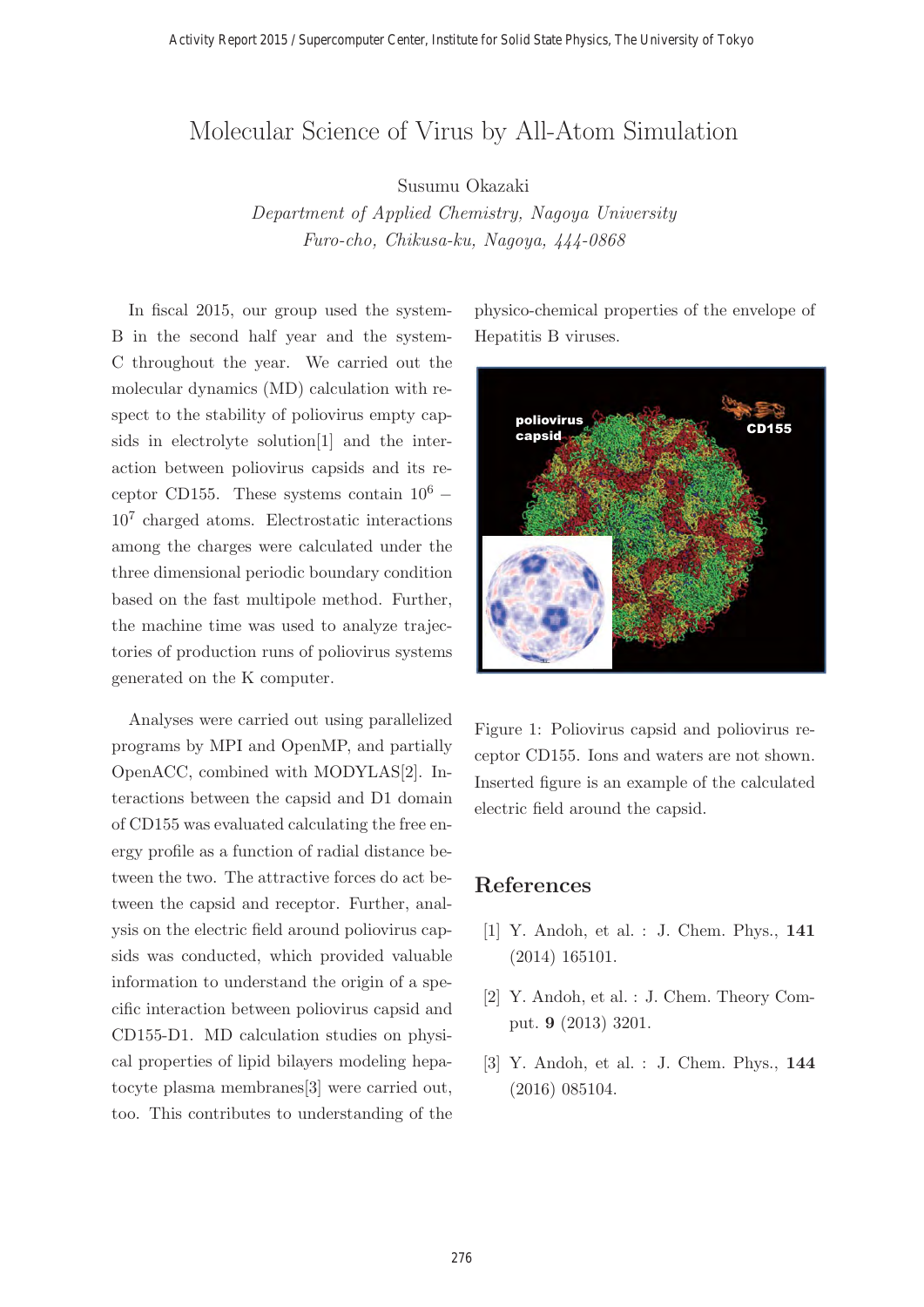## Large scale ab initio calculations on the fundamental processes of energy convergence devices and on their optimization for high conversion efficiency

#### Koichi YAMASHITA

### Department of Chemical System Engineering*, The University of Tokyo, Hongo, Bunkyo-ku, Tokyo 113-8656*

Organic photovoltaic (OPV) cells are being eagerly researched and developed. In particular, bulk heterojunction (BHJ) photovoltaic cells have many attractive properties. Exciton dissociation that leads to generation of free electron and hole has been considered as a key factor in photo-conversion process of OPVs. However, the fine mechanism of the exciton dissociation against Coulomb interaction between the electrons and holes has not been fully revealed yet. Then, we studied (1) charge recombination which depress the power conversion efficiency of OPVs [1] and (2) short-circuit currents which is determined by competition of the charge dissociation and charge recombination [2, 3]. In both studies, we used our original code named as MolDS that is implemented for massive parallel computing of semiempirical quantum calculations, especially electronic excites states calculations, by using hybrid (openMPMPI) parallelization technique. In the first part, the electronic structures of P3HT at the interface and in the bulk phase were investigated to elucidate the charge

separation process in the P3HT/SWNT blends. We found energy difference between the HOMO levels at the interface and those in the bulk phase, which explains observations in a previous experiment where long-lived charge carriers were only observed in blends containing excess P3HT. In the second part, we found that a pair of donor and acceptor exhibits the largest charge-bridging upon photoabsorption, which leads to the highest IQE and PCE. This later finding should be a unique guiding principle to synthesize new molecular materials for OPVs.

#### **References**

[1] K. Nishimra, M. Fujii, R. Jono, and K. Yamashita: J. Phys. Chem. C **119**, 26258-26265 (2015) [2] M. Fujii, W. Shin, T. Yasuda, and K. Yamashita: Phys Chem Chem Phys. **18**, 9514-9523, (2016) [3] S. Koda, M. Fujii, S. Hatamiya, K. Yamashita: Theor. Chem. Acc. **135**, 115-124, (2016) [4] M. Fujii, K. Nishimra, M. Okuyama, MolDS URL: https:// en.osdn.jp/projects/molds/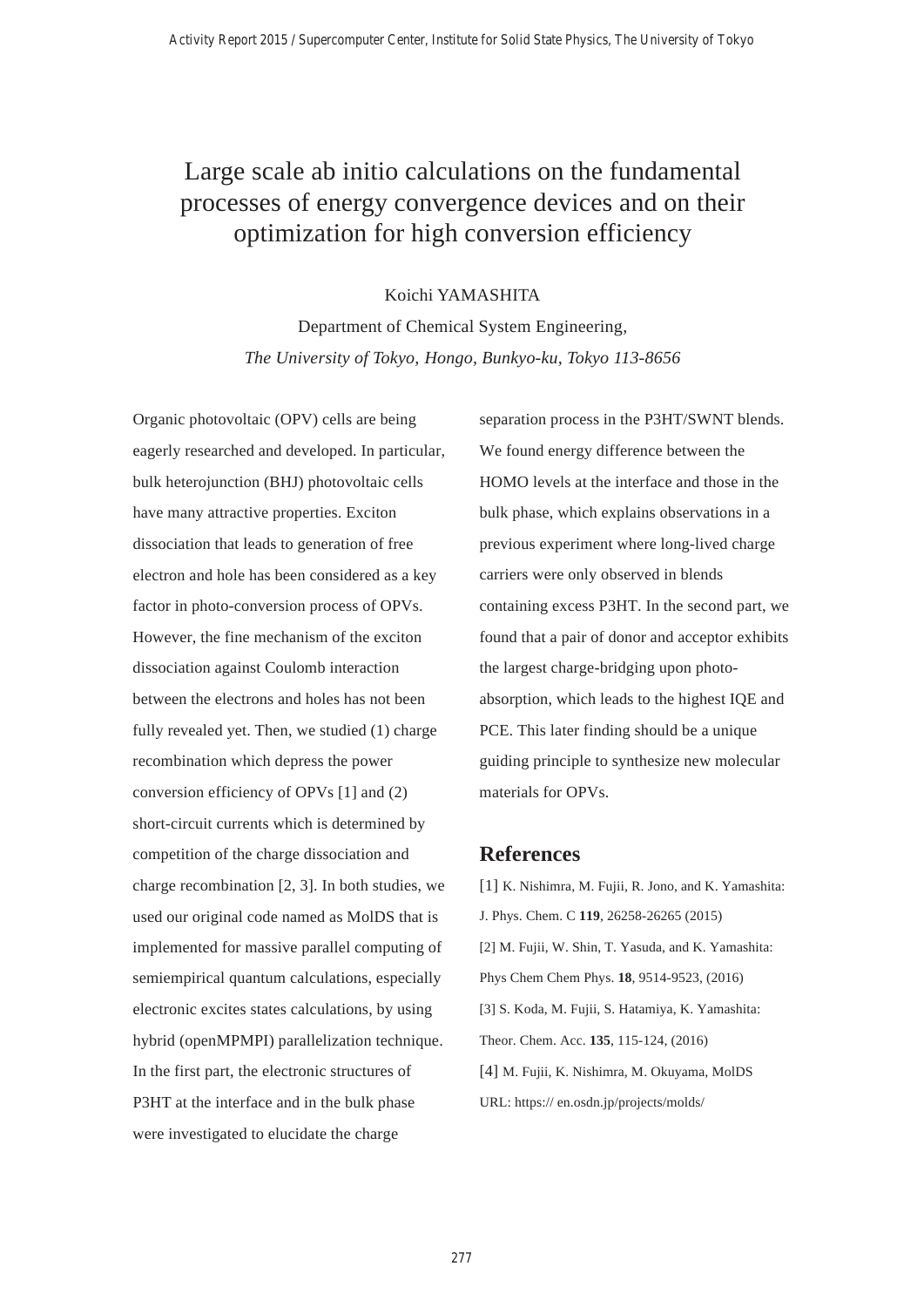# $S$  and  $S$  and  $S$  is the conversion of  $S$  and  $S$   $\rightarrow$   $S$   $\rightarrow$   $S$   $\rightarrow$   $S$   $\rightarrow$   $S$   $\rightarrow$   $S$   $\rightarrow$   $S$   $\rightarrow$   $S$   $\rightarrow$   $S$   $\rightarrow$   $S$   $\rightarrow$   $S$   $\rightarrow$   $S$   $\rightarrow$   $S$   $\rightarrow$   $S$   $\rightarrow$   $S$   $\rightarrow$   $S$   $\rightarrow$   $S$   $\rightarrow$   $S$   $\rightarrow$   $S$   $\rightarrow$

Institute for Solid State Physics, University of Tokyo Kashiwa-no-ha, Kashiwa, Chiba 277-8581

This article reports work done by members of the priority project of CMSI[1], aiming at establishing a first-principles approach to the electrochemical interface. The target consists of the two; the electrocatalyst-solution interface typical of the fuel-cell study and the solid-electrolyte interface typical of the battery study. The former study is mainly based on the package called STATE which has been developed by Morikawa group, and the latter is based on stat-CPMD developed by Tateyama group. Both codes have been specialized to the interface study and are able to obtain equilibrium structures of the interface and freeenergy of the electrochemical reactions: The codes are parallelized not only w.r.t. the typical parallelization axes[2] but also w.r.t. the reaction coordinates, by which the free-energy landscape can be obtained by a single run. Major problem encountered therein is that the reaction coordinate needs to be assumed before the simulation but the reaction does not always proceed as assumed[3], reflecting a number of competing reaction sites appearing in the simulation cell. This means the method developed in quantum chemistry cannot be applied to the complex interface, requiring us to develop a distinct one. In this context, we have focused on a method developed by Morishita[4], which allows us to correct the reaction coordinate on the fly, and implemented the method to STATE. Our test calculation shows a promise in applying to realistic electrocatalytic reactions to predict a current voltage curve from first-principles.

In the study of battery, the relevant process

is often the bias-induced shift of equilibrium between the solid and the electrolyte, where the simulation is demanding compared with that for the electrocatalytic reaction. The required spatial and time scales exceed achievable by the first-principles simulation. In this context, we have developed a procedure to construct a force field model on the basis of first-principles calculation using a modern statistical technique with which to perform a larger-scale (ten thousands of molecules and sub-micro second long) simulation. The simulation on  $2Li+O<sub>2</sub> \rightleftarrows Li<sub>2</sub>O<sub>2</sub>$  revealed that the oxide nucleates differently in the ionic liquid (EMI-TFSI) and in the organic solvent (DMSO) when discharging, and that the oxide dissolves only partially and remains as  $\text{Li}_3\text{O}_2^+$ when charging [5]. The experimental study is still difficult for this lithium-air battery system, and our theoretical prediction is expected to provide particularly useful information.

Group IV oxides, such as  $Ta_2O_5$  or  $ZrO_2$ , are regarded as a next-generation fuel-cell electrocatalyst because of its better durability than that of Pt. The oxide catalysts have long been the target of electrochemistry but the microscopic process is still unknown. In this context, we started the study of a monoclinic  $\rm ZrO_2$ surface by investigating if the pristine surface would be active enough or needs modification to be reactive. We have investigated how the activity can be improved by introducing oxygen vacancies together with nitrogen impurities, as suggested by experimentalists. We have not yet successful in explaining the experimentally observed activity and thus there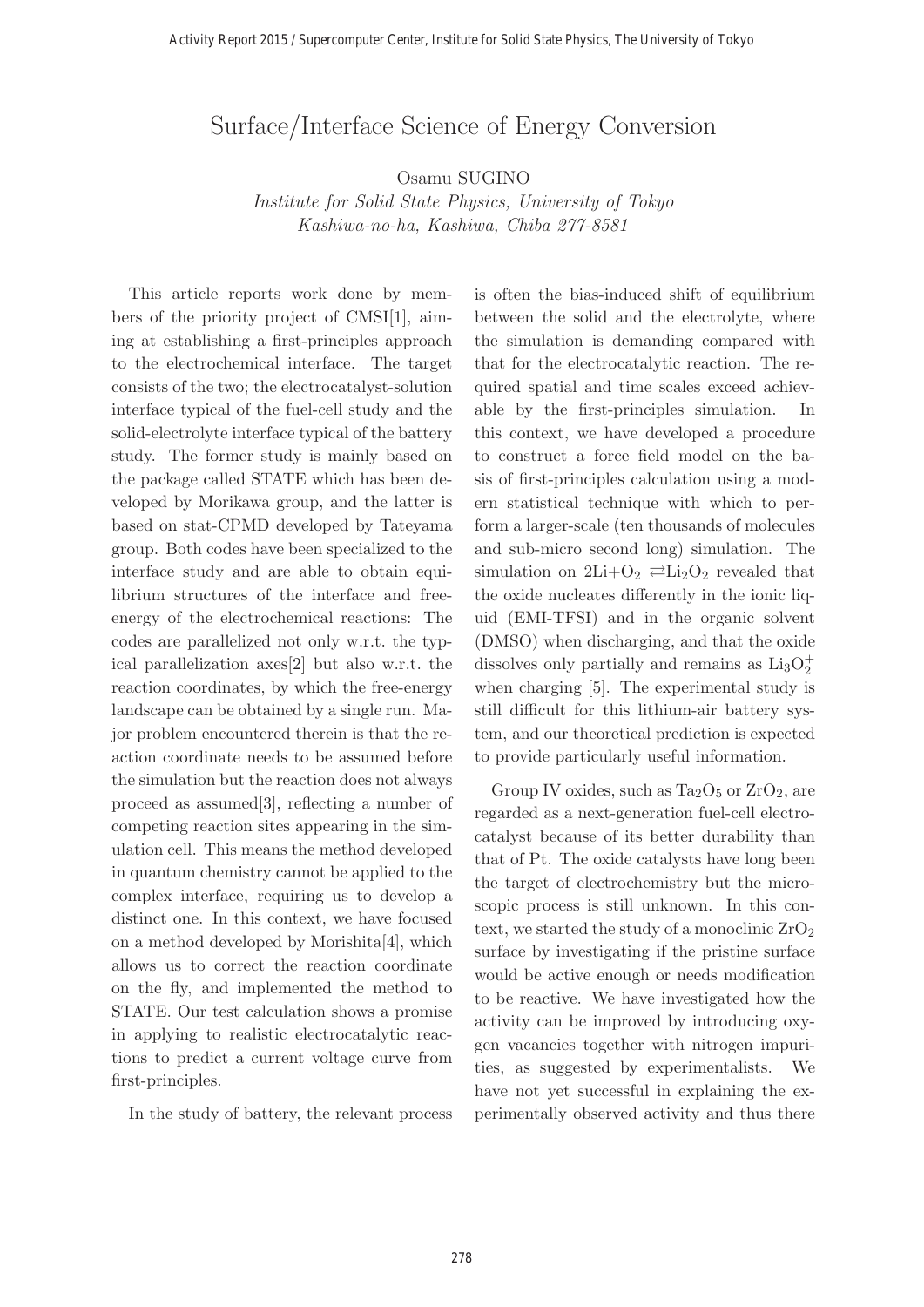will be a room for improving the modeling.

- [1] The project members are Y. Morikawa (Osaka University), K. Inagaki (Osaka University), H. Kizaki (Osaka University), Y. Tateyama (NIMS), K. Sodeyama (NIMS), K. Akagi (Tohoku University), M. Otani (AIST), O. Sugino (ISSP) and S. Kasamatsu (ISSP).
- [2] The band axis, the G-point axis, and the k-point axis. Through parallelization w.r.t. these axes, we have achieved good parallel efficiency at least up to a few thousand of atoms. The average CPU usage is  $\sim 20\%$ .
- [3] I. Hamada and O. Sugino, Hyomen Kagaku **34**, 638 (2013).
- [4] T. Morishita, S. G. Ito, H. Okumura and M. Mikami, J. Compt. Chem. **34**, 1375 (2013). The method developed herein is based on logarithmic mean force dynamics (log-MFD); Morishita et al., Phys. Rev. **E 85**, 066702 (2012).
- [5] K. Akagi et al. (submitted)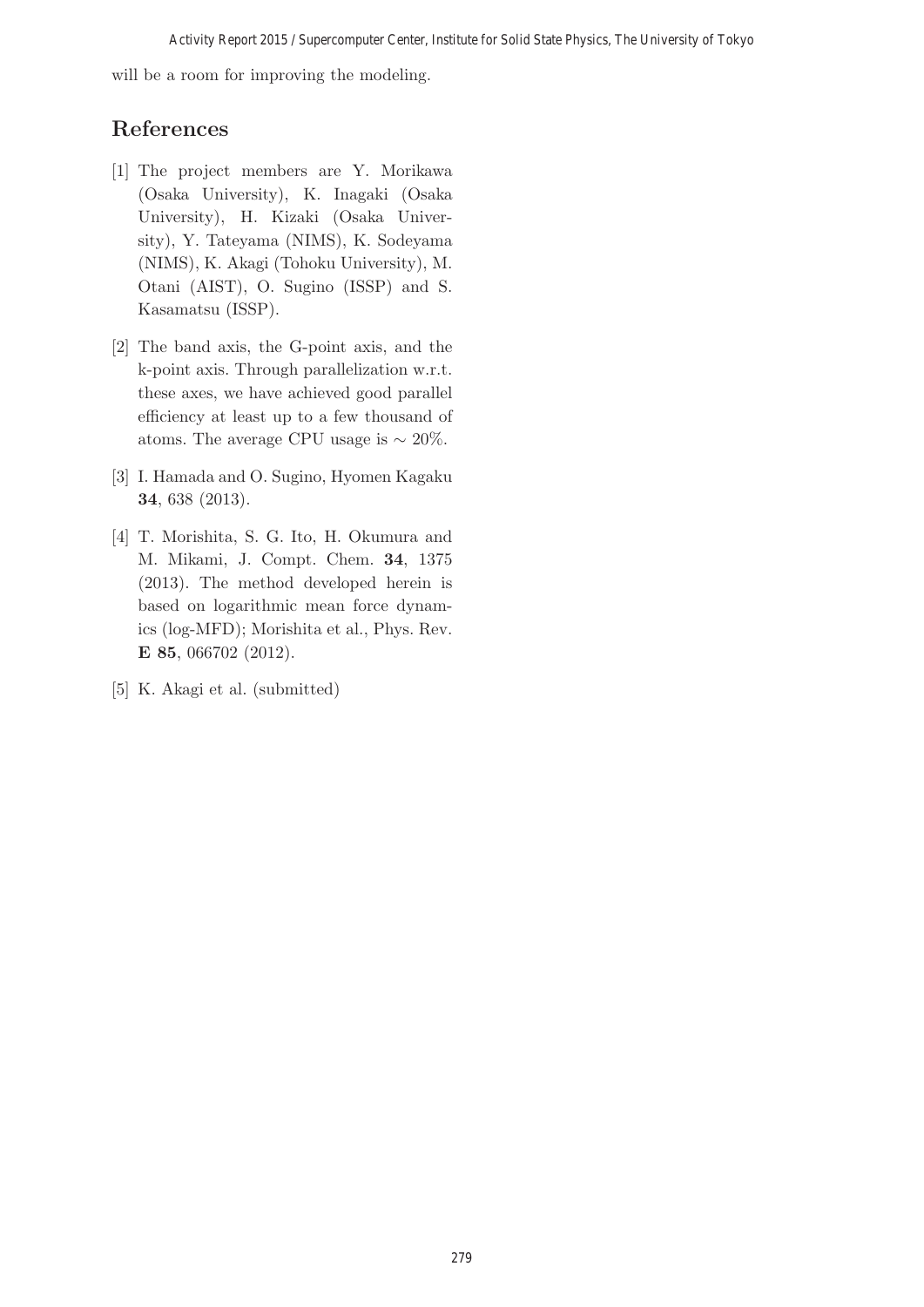# **Role of calcium ion in molecular recognition process of calcium-dependent carbohydrate-binding module**

Norio YOSHIDA

*Department of Chemistry, Graduate School of Science Kyushu University, 744 Motooka, Nishi-ku, Fukuoka 809-0395*

The enzymatic degradation of polysaccharides is an important process in the cell wall biomass creation. The carbohydrate-active enzymes have a module to recognize the carbohydrate chain, called carbohydrate-binding module (CBM). The carbohydrate binding by a CBM is the initial process of carbohydrate degradation and also the rate-determining process of the reaction. CBMs are classified into numerous families, and each family has different mechanism of the selective recognition of carbohydrates. Xylanase 43 from *Paenibacilus polymyxa* is a three-module protein that has  $Ca^{2+}$ -dependent xylan binding module (CBM36).[1]

 The mechanism of xylan binding of CBM36 and the role of  $Ca<sup>2+</sup>$  ion were investigated by the combinational use of the molecular dynamics (MD) simulation and the three-dimensional reference interaction site model (3D-RISM) method.[2]

The  $Ca^{2+}$ -bound CBM36 showed xylan affinity, while the  $Mq^{2+}$ -bound CBM36 showed no affinity. The free energy component analysis for the xylan binding process revealed that the major factor of the xylan affinity is the electrostatic interaction between the  $Ca^{2+}$  ion and the hydroxyl oxygens of xylan. The van der Waals interaction between the hydrophobic side chain and the xylan also contributes to the stabilization. The dehydration by the complex formation has the opposite effect on those interactions. In the case of the  $Ca<sup>2+</sup>$ -bound CBM these interactions are well balanced, while in the case of the  $Mg^{2+}$ -bound CBM the dehydration penalty is too large.

 The details of the xylan binding of CBM36 are revealed at the molecular level by this study. It is expected that the results of this study contribute to the design of highly efficient CBM or the control of the selectivity of polysaccharides.

#### **References**

 [1] S. Jamal-Talabani, A.B. Boraston, J.P. Turkenburg, N. Tarbouriech, V.M. Ducros, G.J. Davies, *Structure* 12 (2004) 1177. [2] S. Tanimoto, M. Higashi, N. Yoshida, H. Nakano, Submitted.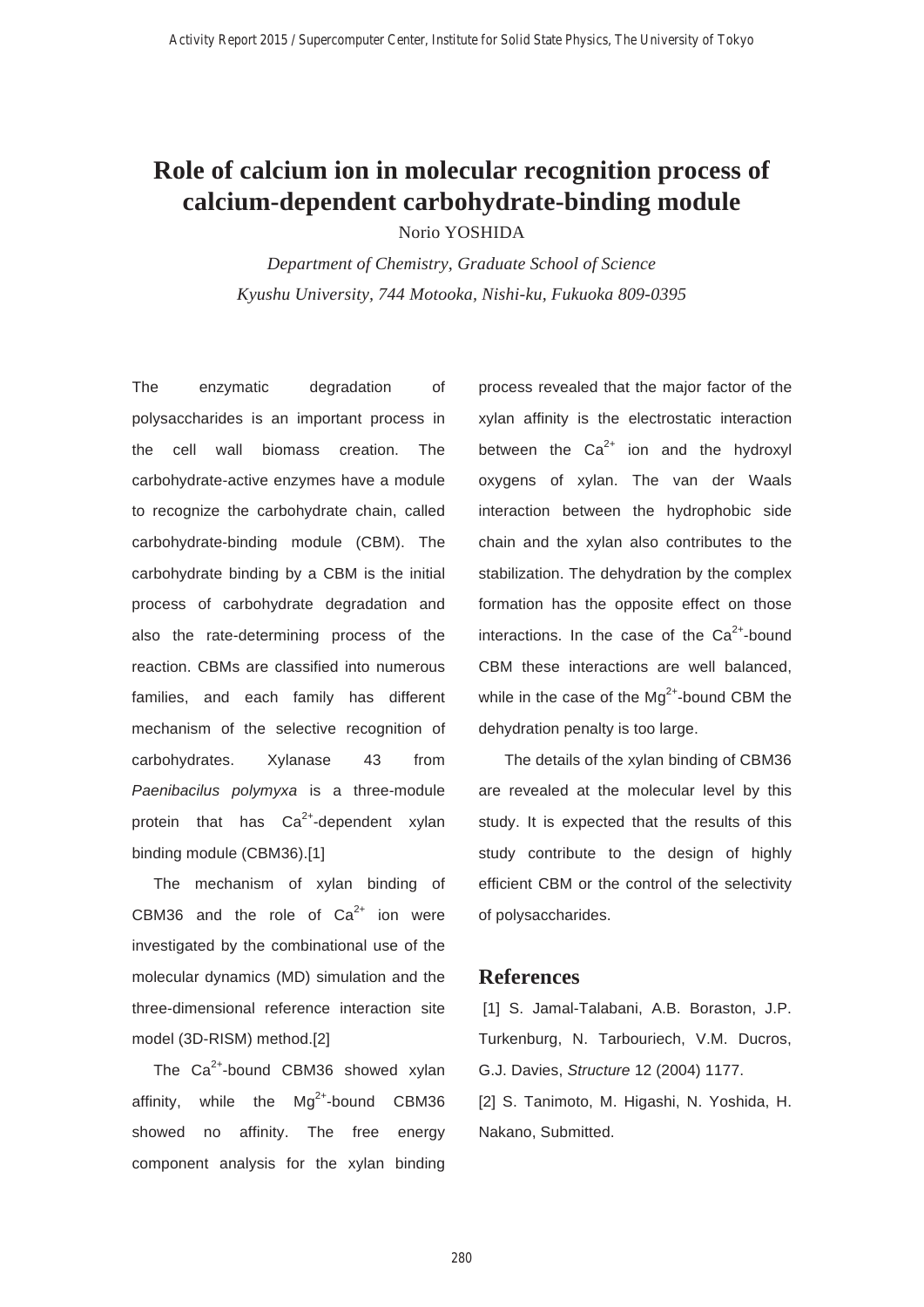# **First Principles Calculation of Properties of MXene Electrode Materials under Bias**

Minoru OTANI<sup>1,2</sup>, Chunping  $HU<sup>1,2</sup>$ 

<sup>1</sup> Research Center for Computational Design of Advanced Functional Materials (CD-FMat), National Institute of Advanced Industrial Science and Technology (AIST), Tsukuba, Ibaraki, 305-8565, Japan

<sup>2</sup>Elements Strategy Initiative for Catalysts and Batteries (ESICB), Kyoto University, 1-30 Goryo-Ohara, Nishikyo-ku, Kyoto 615-8245, Japan

Sodium ion batteries (SIBs) have been rapidly developed since 2010, on the basis of research and development of lithium ion batteries (LIBs) [1]. In order to improve the battery performance, it is an urgent task to develop new hardly-degraded electrode materials for SIBs, as Na intercalation/extraction process would incur much larger volume expansion/shrinkage if using existing electrode materials for LIBs. Very recently a new type of negative electrode materials – MXene – has been developed for SIBs and found to be very stable during the charging-discharging cycles in which the inter-layer distance of MXene can be kept constant [2]. Great interests have been aroused for the theoretical investigation of properties of MXene, however, first principles study considering the effect of bias voltages has not been carried out yet.

In the present work, we use the effective screening medium (ESM) method developed by Otani and Sugino [3] to study the effect of bias voltages on the properties of MXene with or without ion adsorption, within the planewave pseudopotential framework of density functional theory. The ab initio program package Quantum ESPRESSO [4] was used and numerical calculations were done in System B and C. In order to achieve the experimental condition of constant bias voltages, the chemical potential of electrons in the electrode

is kept constant by adjusting the charge of the system [5].

First, we carried out extensive studies on the surface termination of MXene under bias using mono-, bi- and tri-layer models either terminated by F, O, or OH atoms. All these atoms are founed to be bonded to  $Ti<sub>2</sub>C$  on the Ti site with or without bias voltages. Next, as a comparative study, we calculated Li adsorption and diffusion on a  $(3\times3)$  supercell of monolayer Ti<sub>2</sub>CO<sub>2</sub>. Upon a bias of  $\pm$ 2 V, the Li adsorption sites do not change, but the Li diffusion barrier was found to be varied by more than 50 meV. This shows that although the bias voltage has little effect on ion adsorption, it significantly affect ion diffusion on MXene.

- [1] K. Kubota and S. Komaba, J. Electrochem. Soc. **162**, A2538 (2015).
- [2] X. Wang et al., Nat. Commun. **6**, 6544 (2015).
- [3] M. Otani and O. Sugino, Phys. Rev. B **73**, 115407 (2006).
- [4] P. Giannozzi et al., J. Phys.: Condens. Matter **21**, 395502 (2009).
- [5] C. Hu and M. Otani, to be submitted to Phys. Rev. Lett.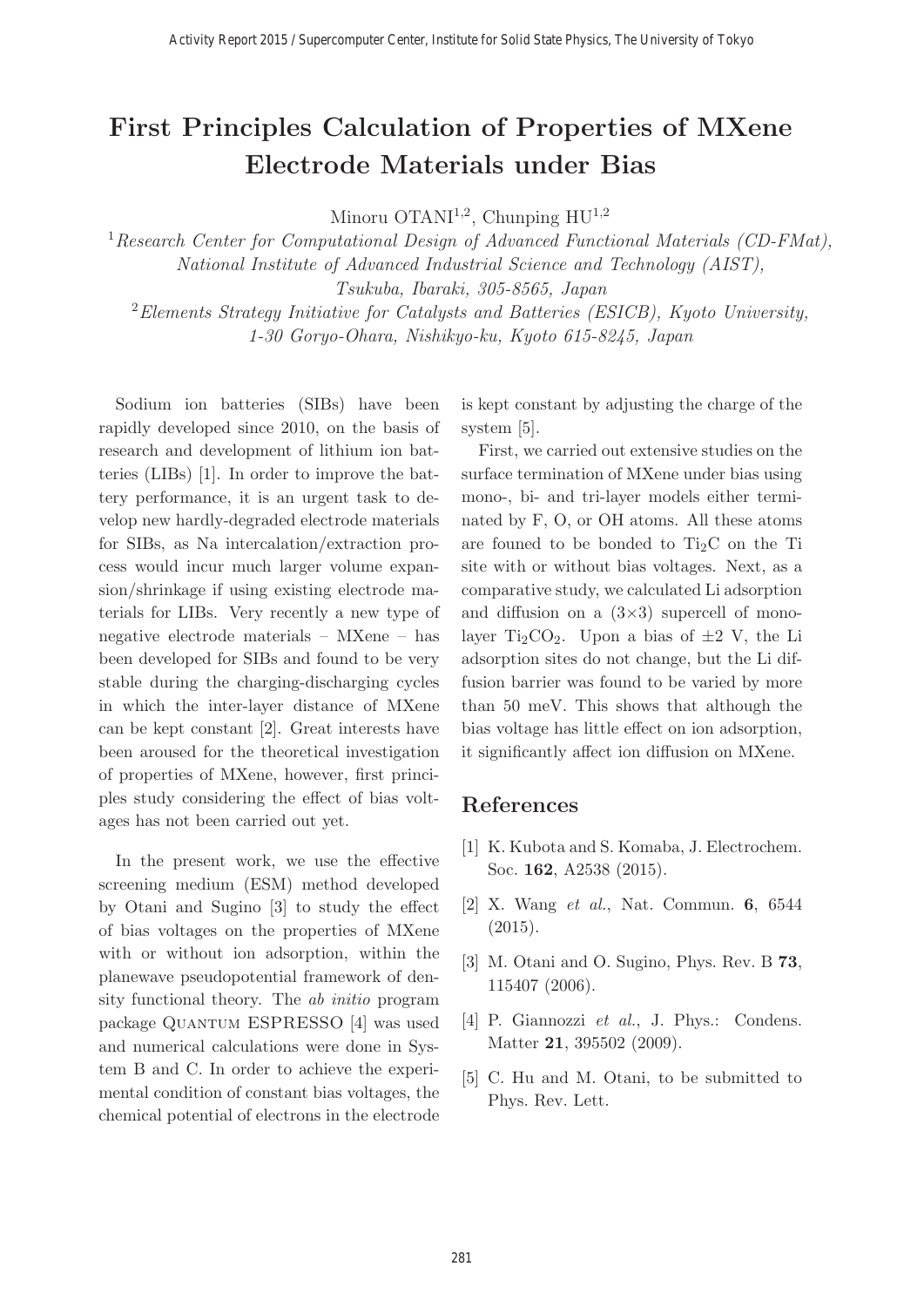### All electron spectra and dynamics of functional materials from nanoclusters to crystals

Kaoru Ohno

*Department of Physics, Faculty of Engineering Science, Yokohama National University, Tokiwadai, Hodogaya-ku, Yokohama 240-8501*

To obtain all-electron spectra and dynamics of functional materials from nanoclusters to crystals, a versatile program TOMBO Ver.2 is developed using the all-electron mixed basis approach, which removes weak points of the preexisting first-principles methods. Groundand excited-state chemical reactions can be treated within the DFT, TDDFT, and TDGW formalisms. UPS or XPS spectra are calculated by the GW approximation (GWA), which well reproduces the energy gap and band structures. This year, we have mainly focused on the program tuning of TOMBO using fortran90, MPI and openMP on the system B (SGI) and the system C (FX10) of ISSP. As an application of TOMBO, we have calculated the band structure of  $TiO<sub>2</sub>$  and ZnO by using the GWA [1,2]. For example, Fig. 1 represents the resulting band structure of rutile  $TiO<sub>2</sub>$  with Nb impurities  $(Ti_{0.75}Nb_{0.25}O_2)$  [1]. Dots and curves represent the GWA and the LDA results, respectively, and energy zero is set at the top of the valence band. There is an occupied impurity level in the middle of the band gap and an empty impurity level just below the conduction band. The result well agrees with the

experiment [3].



Fig.1 GW band structure of  $Ti_{0.75}Nb_{0.25}O_2$  [1].

In this year, we opened source code of LDA part as well as WINDOWS executable of the TOMBO program from our home page [4,5].

#### **References**

[1] M. Zhang, S. Ono, and K. Ohno, Phys. Rev. B **92**, 035205 (2015).

[2] M. Zhang, S. Ono, N. Nagatsuka, and K. Ohno, Phys. Rev. B **93**, 155116 (2016).

[3] D. Morris, Y. Dou, J. Rebane, C. E. J. Mitchell, R. G. Egdell, D. S. L. Law, A. Vittadini, and M. Casarin, Phys. Rev. B **61**, 13445 (2000).

[4] S. Ono, Y. Noguchi, R. Sahara, Y. Kawazoe, and K. Ohno, Comp. Phys. Comm. **189**, 20-30 (2015).

[5] http://www.ohno.ynu.ac.jp/tombo/index.html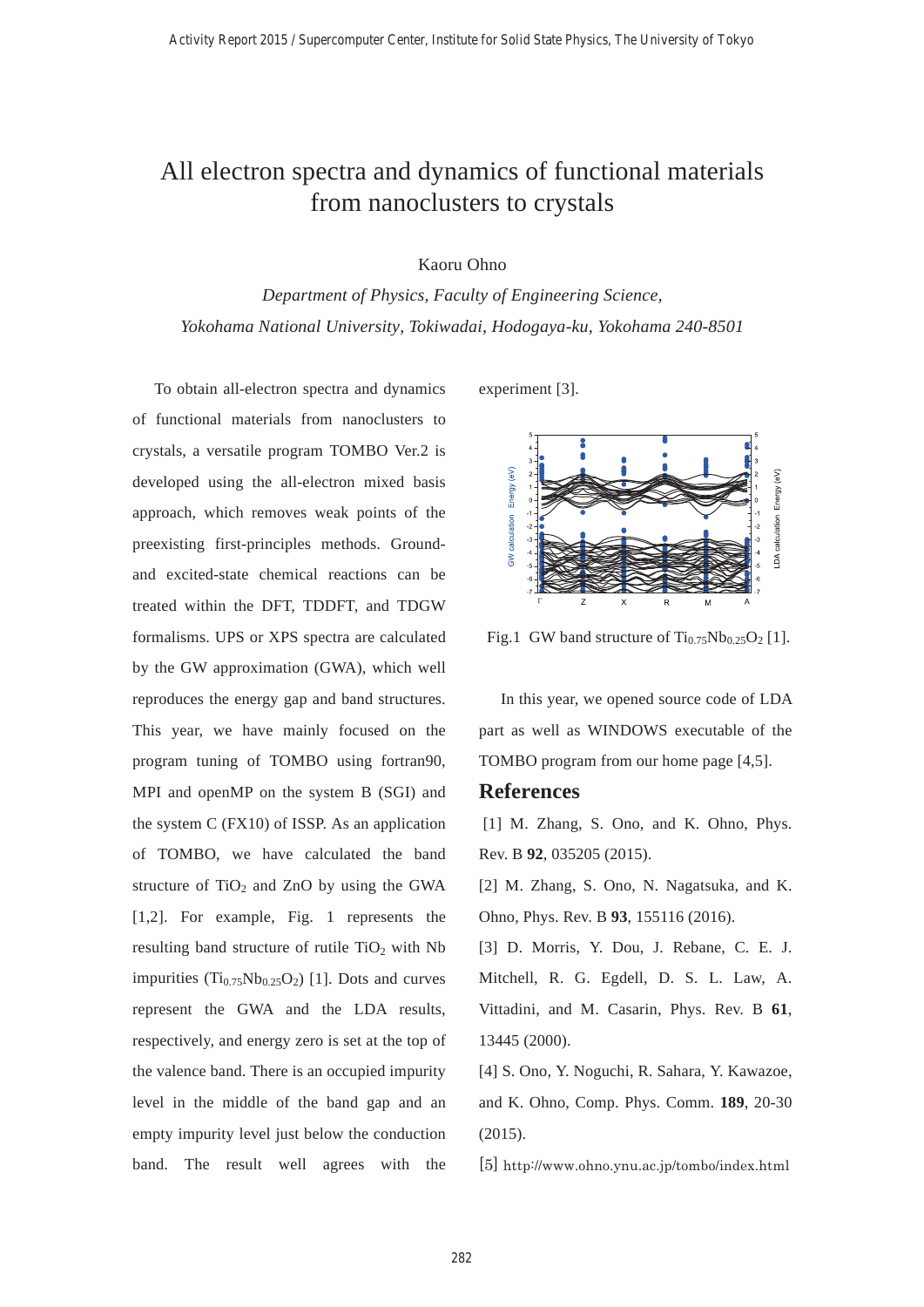### **Computational-Science Study of Frustrated Magnets**

Hiroki NAKANO

Graduate School of Material Science, University of Hyogo 3-2-1 Kouto, Kamigori-cho, Ako-gun, Hyogo 678-1297, Japan

It is well known that to study quantum spin systems is generally di cult because they are typical many-body problems. For such studies, therefore, computational approaches become more important. Each method among the computational ones, however, has not only merits but also demerits. Quantum Monte Carlo method faces with a so-called negative sign problem when a system includes frustrations in it although this method can treat large systems if they do not include frustrations. Density matrix renormalization group (DMRG) method can treat frustrated systems. This method, however, is powerful to a one-dimensional system; the extention of this method to systems in dimensions larger than one is now developing. Numericaldiagonalization method, on the other hand, is a reliable way irrespect of the point whether or not a target system is frustrated and irrespect of spational shape of the system. The most serious weak point of this method is that this method can treat only very small systems. To overcome this weak point, we developed an MPI-parallelized code of numerical diagonalizations based on the Lanczos algorithm[1]. This code can treat systems with its sizes that are larger than those determined by computer resources when calculations are carried out in a single node.

The primary study of the present project is to clarify the behavior of the magnetization process of the spin-S Heisenberg antiferromagnet on the kagome lattice by means of the Lanczos-diagonalization code mentioned in the above[2]. The magnetization process for the  $S = 1/2$  case has been extensively studied  $[3, 4, 5, 6]$ ; however, there are few studies for the cases of larger  $S$ . For  $S = 1$ , the magnetization process was reported in Ref. 3.

When  $S$  is large, the increase of the dimension of the Hamiltonian matrix for the increase of the system sizes becomes more rapid. Therefore, the weak point of the numericaldiagonalization method becomes more serious; there are no reports for  $S > 1$  to the best of our knowledge. Under circumstances, we clarify the behavior of the magnetization processes for various spin-S cases from  $S = 1$  up to  $S = 5/2$ . We successfully observed the existence of the magnetization plateau at one-third of the height of the saturation in the magnetization process. The existence is irrespective of S. We discuss the S dependences of the edge elds and the width of the plateau and nd a signi cant di erence between our numericaldiagonalization results and results obtained by real-space perturbation theory[7].

Our result of a quantum spin system by large-scale parallelized calculations of Lanczos diagonalization make the true behavior of the system. Our large-scale Lanczosdiagonalization study contributes much to our understandings of these systems.

- [1] H. Nakano and A. Terai: J. Phys. Soc. Jpn. **78**, 014003 (2009).
- [2] H. Nakano and T. Sakai: J. Phys. Soc. Jpn. **84** (2015) 063705.
- [3] K. Hida: J. Phys. Soc. Jpn. **70** (2001) 3673.
- [4] H. Nakano and T. Sakai: J. Phys. Soc. Jpn. **79** (2010) 053707.
- [5] T. Sakai and H. Nakano: Phys. Rev. B **83**  $(2011)$  100405(R).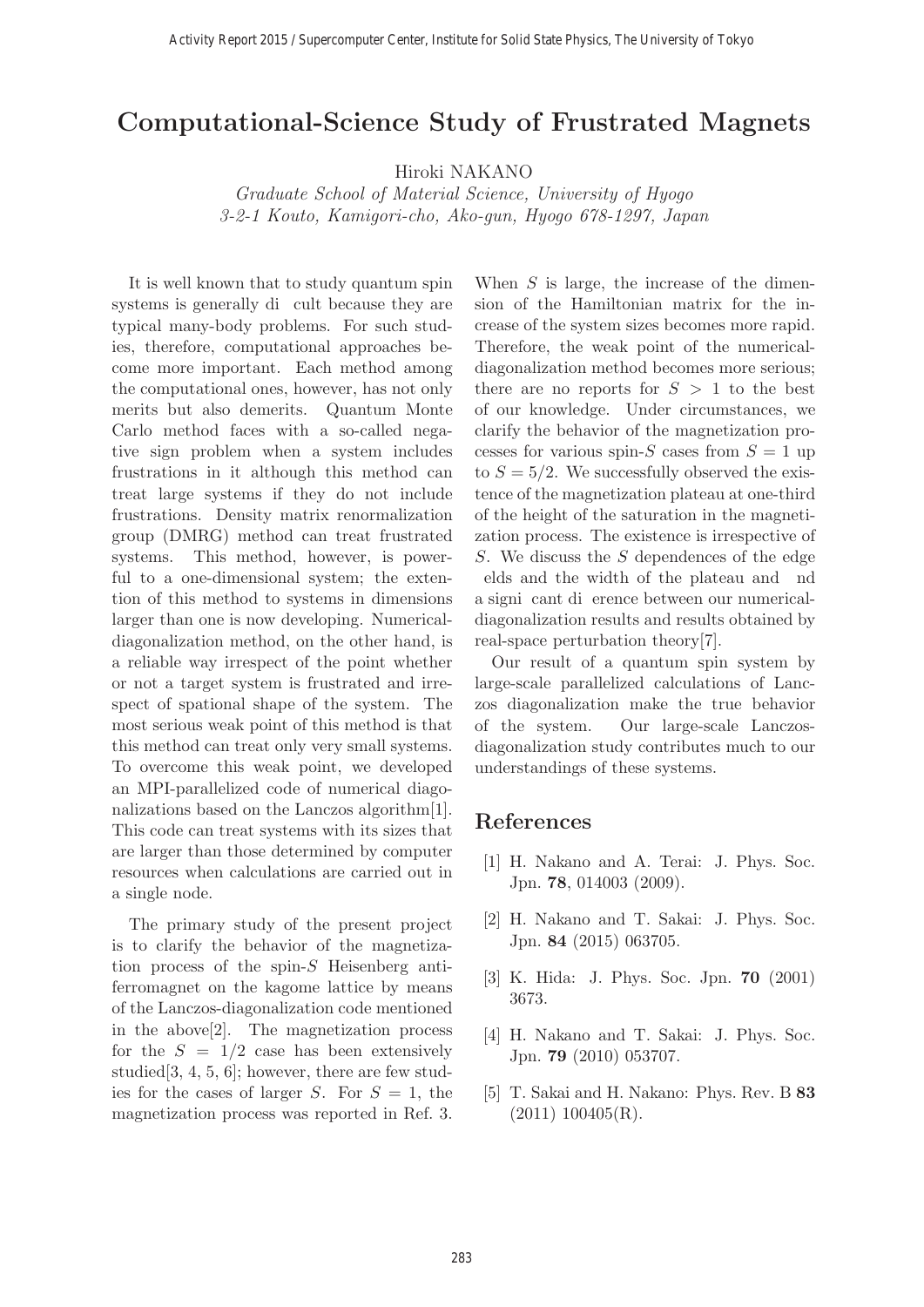- [6] H. Nakano and T. Sakai: J. Phys. Soc. Jpn. **83** (2014) 104710.
- [7] M. E. Zhitomirsky: J. Phys.: Conf. Ser. **592** (2015) 012110.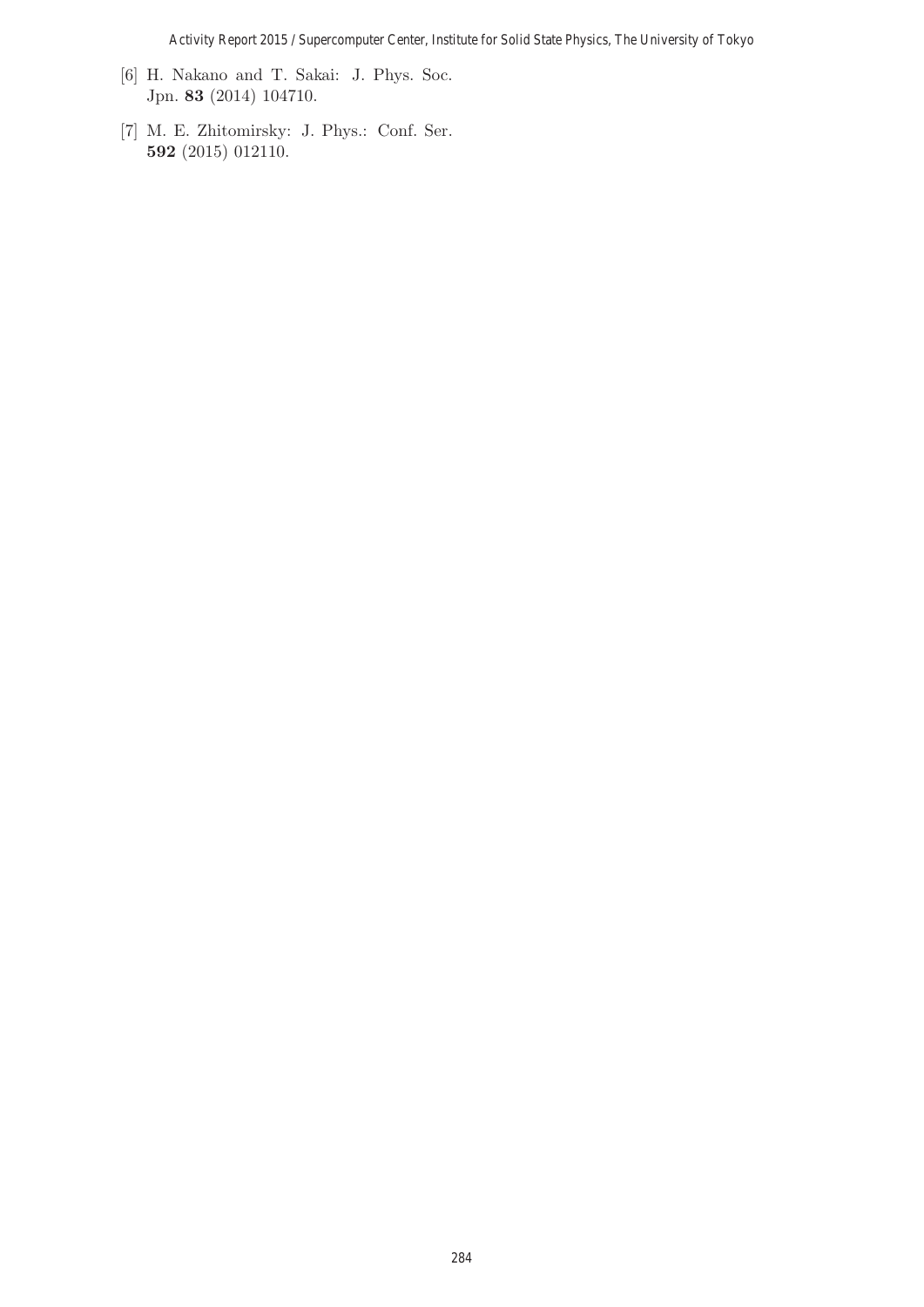# **Ordering of topological excitations of the frustrated magnets**

Institute for Solid State Physics, University of Tokyo Kashiwa-no-ha, Kashiwa, Chiba 277-8581

Frustrated spin systems have attracted much recent interest because of their novel orderings. In two-dimensional frustrated Heisenberg spin systems, a topologically stable point defect, a  $Z_2$  vortex, often plays an important role. A possible topological phase transition driven by binding-unbinding of the  $Z_2$  vortices was proposed by Kawamura and Miyashita about 30 years ago [1]. In this  $Z_2$  vortex transition, the spin correlation length keeps finite. At the  $Z_2$ -vortex transition temperature  $T = T_v$ , only the vortex correlation length characterizing the typical separation of the free vortices diverges. This is a sharp contrast to the case of the Kosterlitz-Thouless transition in two dimensional  $XY$  spin systems, where the spin correlation length diverges together with the vortex correlation length below the transition temperature.

The nature of the possible  $Z_2$ -vortex transition has been investigated typically on the triangular-lattice Heisenberg antiferromagnet. Recent Monte Carlo simulation up to  $L = 1536$ suggested the occurrence of  $Z_2$ -vortex transition at a finite temperature  $T_v/J \simeq 0.285$  with a finite spin-correlation length  $\xi \simeq 2000$  [2]. However, the existence of topological phase transition has not been fully resolved because the observed spin correlation length is larger than the maximum system size. In order to clarify the true nature of the  $Z_2$ -vortex transition, we need larger systems beyond the spincorrelation length at the transition temperature.

In order to perform such larger scale Monte Carlo simulations, we consider an effective model of two-dimensional frustrated Heisenberg magnets. The Hamiltonian of the model is give by

$$
\mathcal{H} = -\frac{J}{4} \sum_{\langle i,j \rangle} \text{Tr} R_i R_j^t \qquad (J > 0), \quad (1)
$$

where  $R_i$  is a  $SO(3)$  rotation matrix on the site  $i,$  and  $\sum_{\langle i,j\rangle}$  means the sum over the nearestneighbor pairs on the square lattice. This effective model does not have explicit frustrated interactions. However, it has topological  $Z_2$ vortices, and therefore we expect the  $Z_2$ -vortex binding-unbinding transition at a finite temperature as similar to the frustrated Heisenberg spin systems. For the Monte Carlo simulation of this unfrustrated model, we can use Wolff-Swendsen-Wang type cluster algorithm, which is not efficient for the frustrated interactions. We have implemented MPI parallelized cluster algorithm for this model and investigated nature of possible  $Z_2$ -vortex transition by extensive Monte Carlo simulation of the model. The lattice is a  $L \times L$  square lattice with periodic boundary conditions.

In this year project, we performed Monte Carlo simulation for  $L < 16384$  on the ISSP system B and the kei computer. In order to investigate the  $Z_2$ -vortex transition, we consider the free-energy cost against vortex formation,  $\Delta V(L)$ . The free-energy cost is expected to be proportional to the logarithm of the system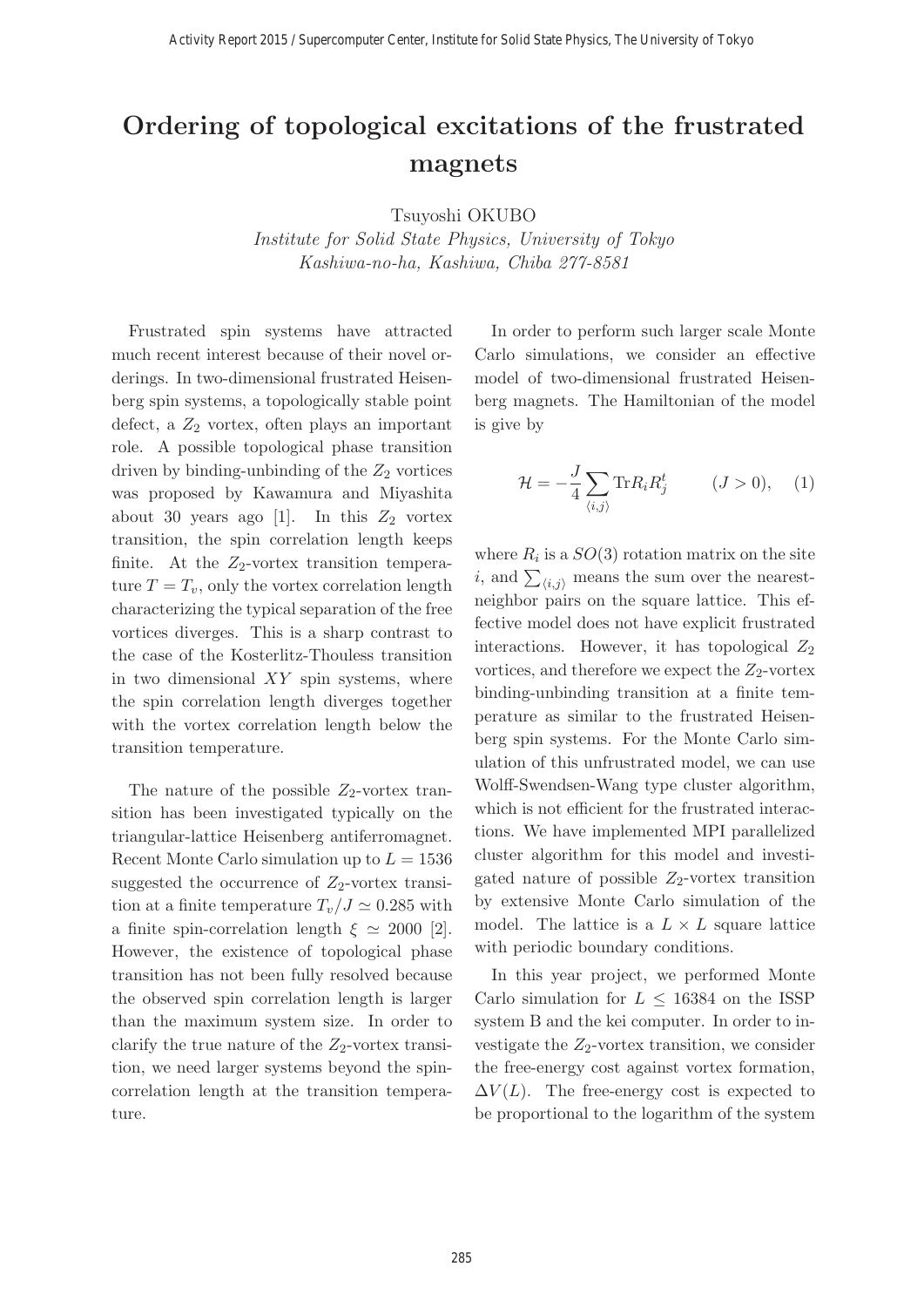size L as

$$
\Delta V(L) \sim C + v \log L,\tag{2}
$$

where the coefficient  $v$  is called "vorticity modulus". The vorticity modulus is an order parameter of the  $Z_2$  vortex transition: it takes a finite value for  $T < T_v$ , while  $v = 0$  for  $T > T_v$ . In Fig.1, we show the temperature dependence of the vorticity modulus calculated from two sizes  $(L_1, L_2 = L_1/2)$  as

$$
v(L_1, L_2) \equiv \frac{\Delta V(L_1) - \Delta V(L_2)}{\log L_1 / L_2}.
$$
 (3)

We see that the vorticity modulus increases around  $T/J \approx 0.28$ , indicating a finitetemperature phase transition. We define the effective transition temperature as the temperature where vorticity modulus across  $v = 0$ . A preliminary extrapolation assuming the existence of  $Z_2$ -vortex transition leads  $T_v/J \simeq$ 0.27, which is considered as the upper bound of  $T_v$ . On the other hand, the spin correlation length at this temperature is estimated at least  $\xi \simeq 20000$  lattice spacings. Because the present system is limited  $L \leq 16384$ , which is comparable with the correlation length at the estimated  $T_v$ , we need a careful analysis to conclude the existence of the finite-temperature topological phase transition.

- [1] H. Kawamura and S. Miyashita: J. Phys. Soc. Jpn. **53** (1984) 4138.
- [2] H. Kawamura, A. Yamamoto, and T. Okubo: J. Phys. Soc. Jpn. **79** (2010) 023701.



Figure 1: Vorticity modulus as a function of the temperature for various systems sizes  $128 \le L \le 16384.$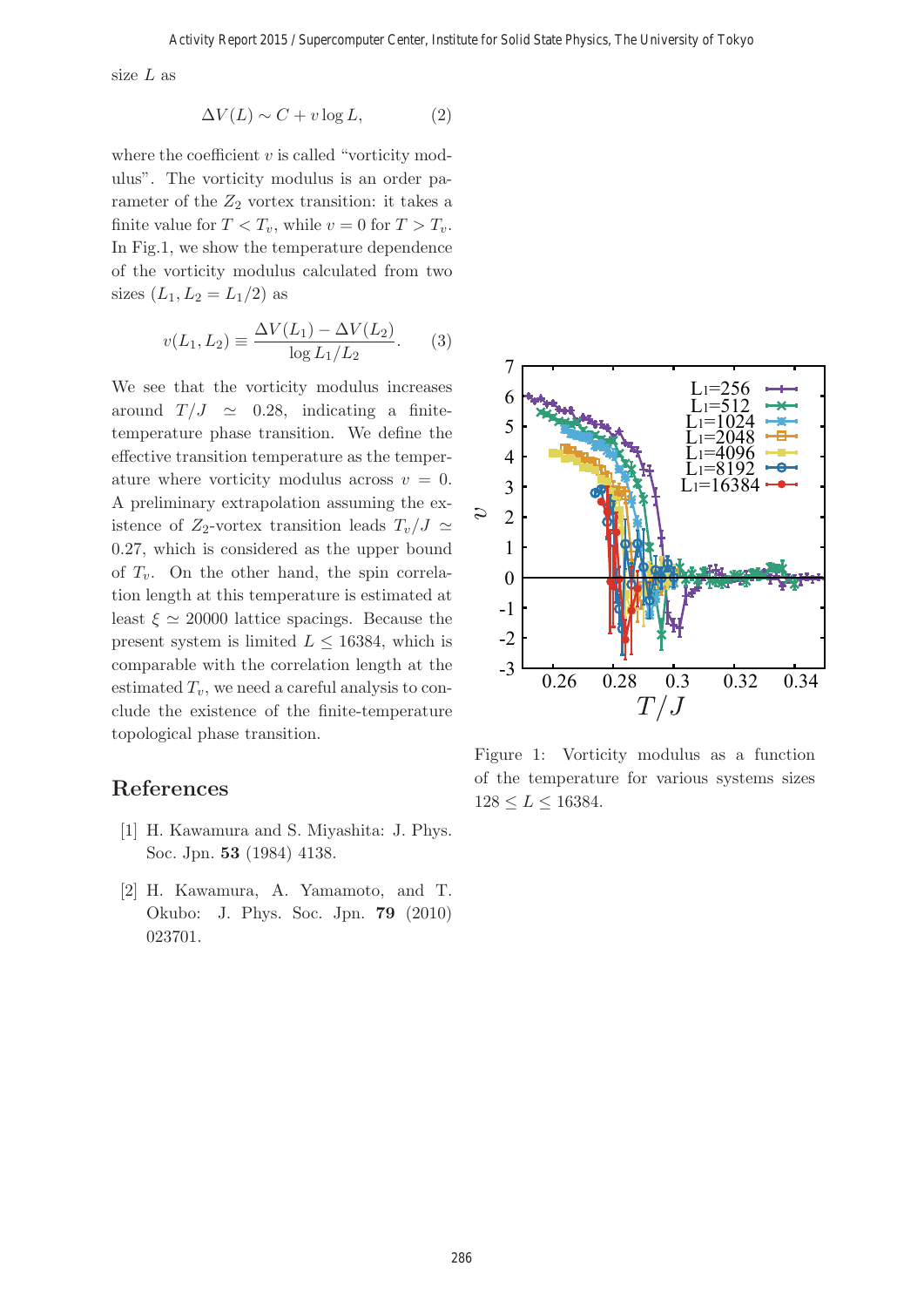# Large-scale computational simulations of non-equilibrium transport phenomena

#### Yoshihiro ASAI, Marius BÜRKLE, Jun-ichi OZAKI

*Research Center for Computational Design of Advanced Functional Materials National Institute of Advanced Industrial Science and Technology (AIST), Central 2, Umezono 1-1-1, Tsukuba, Ibaraki 305-8568*

We have studied the following subjects in the context of non**-**equilibrium transport in terms of large**-**scale computational simulations:

- 1) The effect of short**-**range strong correlation on the electric conductance and the electric current at finite bias voltage.
- 2) Electric conductance and electric current calculations based on an order-N DFT method for large channel materials.
- 3) Phonon transport calculation based on the first-principles DFT theory.
- 4) Thermopower calculation for materials in the hopping transport regime.
- 5) Phonon effects on the electric current noise including shot noise and temperature noise.
- 6) First-principles non-equilibrium Green's function (NEGF) calculations of the I-V characteristics of non-volatile memory materials.
- 7) Comparisons of first-principles transport calculations with scanning tunneling microscope break junction experiments.

In the following we outline these subjects and give the main:

- 1) Calculations were made in terms of the time dependent DMRG method. The Hubbard chain model was adopted for the channel. Firstly, we focused our attention to the length dependence of the conductance and found a damped oscillatory behavior, which indicates the inelastic contribution from the strong onsite repulsion U on the conductance. [submitted to PRL: 1]
- 2) The non-equilibrium Green's function (NEGF) method based transport code was combined with the CONQUEST code for order-N calculation of large systems. It was tested for some hundred nm length channel materials for the conductance. Finite voltage calculation code has been also implemented. [unpublished: 2]
- 3) Phonon transport calculations without and with phonon-phonon scattering were made for two terminal devices with a single molecule as a channel material. PRB: 3, unpublished: 4-